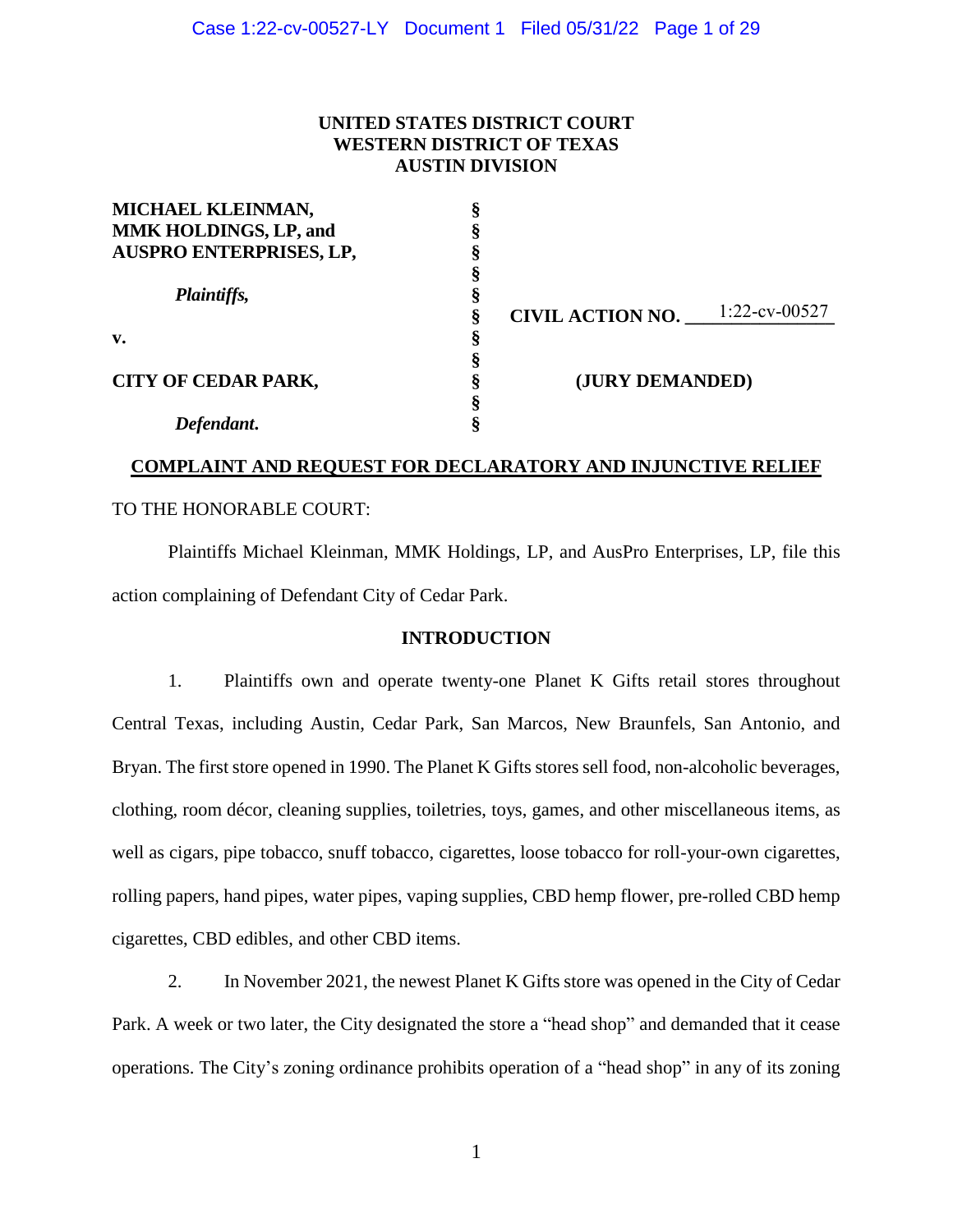#### Case 1:22-cv-00527-LY Document 1 Filed 05/31/22 Page 2 of 29

districts. The City defines "head shop" as a business that offers for sale any item that is "commonly used, intended to be used, or commonly known to be used" to ingest or inhale an illegal substance, even if the item can also be used for a another purpose. Operation of a head shop in a zoning district is a Class C Misdemeanor punishable by fine up to \$2,000.00.

3. Plaintiffs refused to close their retail store because it is a retail gift shop, not a head shop – hence the name "Planet K Gifts." Thereafter, the City responded by filing a barrage of criminal complaints, illegally terminating water and wastewater services to the store and a residential apartment behind the store, and then filing additional charges for not having plumbing fixtures in the store connected to water and wastewater system.

4. The City has continued to file complaints against Kleinman and AusPro. As of the filing of this lawsuit, the City has filed a total of 175 complaints. The complaints that are based on zoning violations allege that Kleinman and AusPro are operating a head shop that sells "bongs, water pipes, assorted specialty pipes and bowls, and other paraphernalia, items, or products commonly used, intended to be used, or commonly known to be used, for the ingestion, inhalation, preparation, or injection of illegal substances." The City's head shop definition was adopted before the use of hemp and other CBD products were legalized in Texas in 2019, and does not take into account that certain items that were once considered to only be used to smoke marijuana and other illicit substances are now used to legally smoke CBD hemp flower. Smoking hemp is a perfectly legal and oftentimes preferred method of obtaining the medical benefits of CBD.

5. The City's definition of head shop also does not contain an intelligible scienter requirement, and fails to provide fair notice of what items are prohibited. The City has refused Plaintiffs' requests to help them identify which items in the store the City believes fall within the scope of the head shop definition. The City Attorney stated in a written response that the City is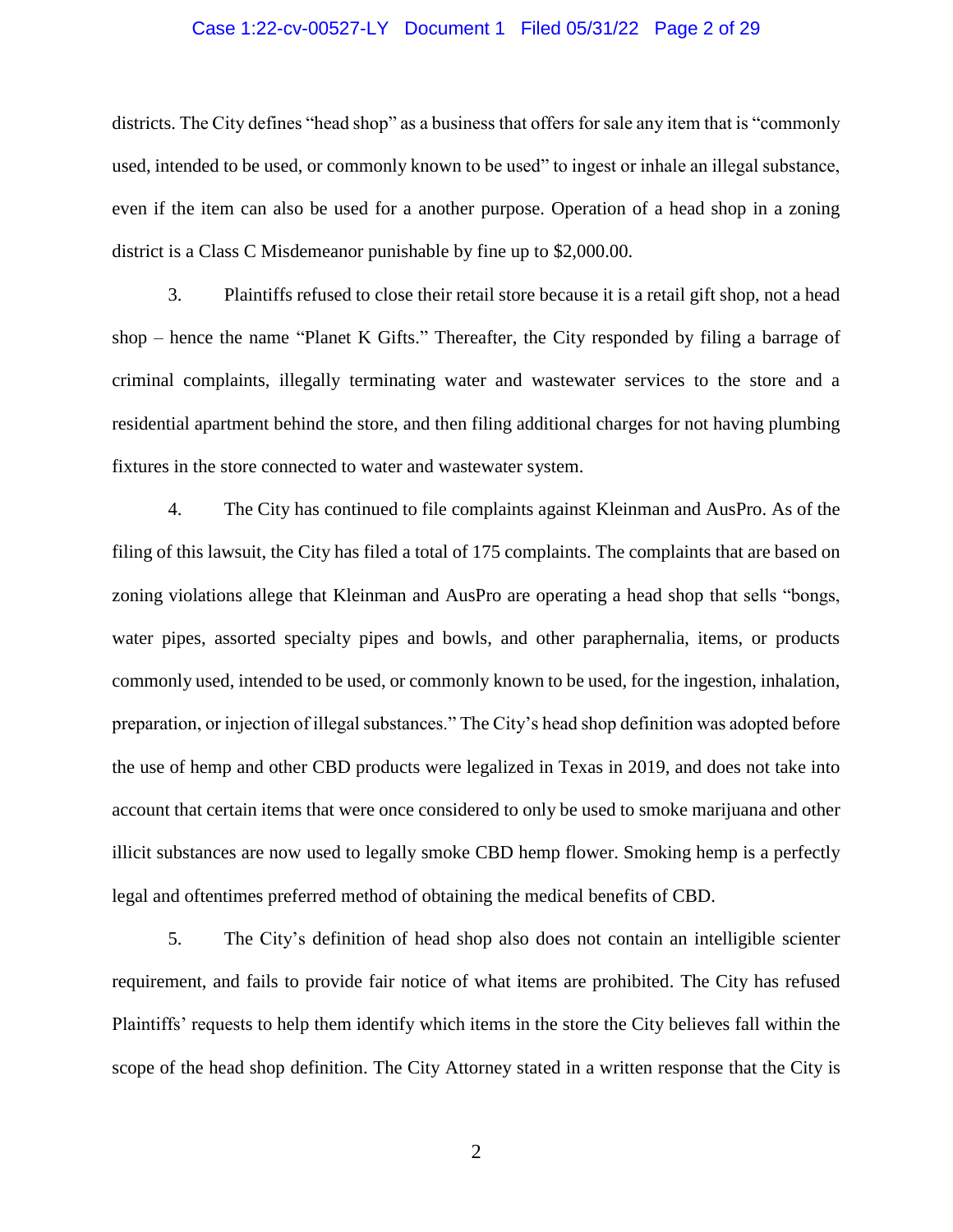#### Case 1:22-cv-00527-LY Document 1 Filed 05/31/22 Page 3 of 29

not interested in "debating the semantics" of the head shop definition. As a result, Plaintiffs are left to guess at their own peril the head shop definition's meaning and application.

6. The City also admits it has not enforced the head shop zoning regulation against any business other than Plaintiffs' because, the City claims, no other business has attempted to operate a head shop in Cedar Park. There are at least three other businesses in Cedar Park which sell the same types of items the City claims makes Plaintiffs' store a head shop, but the City has not designated any of those businesses head shops, shut off their water and wastewater services, or filed criminal complaints against the businesses and their owners.

7. As a result of the City's conduct, Plaintiffs bring this action for declaratory and injunctive relief and money damages under 28 U.S.C. §§ 2201 and 2202, 42 U.S.C. §§ 1983 and 1988, to protect their rights under the Due Process Clause and Equal Protection Clause of the Fourteenth Amendment to the United States Constitution.

#### **JURISDICTION AND VENUE**

8. This Court has original jurisdiction under 28 U.S.C. §§ 1331 and 1343.

9. This action concerns violations of the Due Process and Equal Protection Clauses of the Fourteenth Amendment to the United States Constitution, and is asserted through 42 U.S.C. § 1983.

10. This Court has authority to grant the requested declaratory and injunctive relief pursuant to 28 U.S.C. §§ 2201 and 2202, 42 U.S.C. §§ 1983 and 1988, and Rules 57 and 65 of the Federal Rules of Civil Procedure.

11. This Court has authority to award Plaintiffs damages under 42 U.S.C. § 1983.

12. This Court has authority to award Plaintiffs their costs and attorney's fees under 42 U.S.C. § 1988.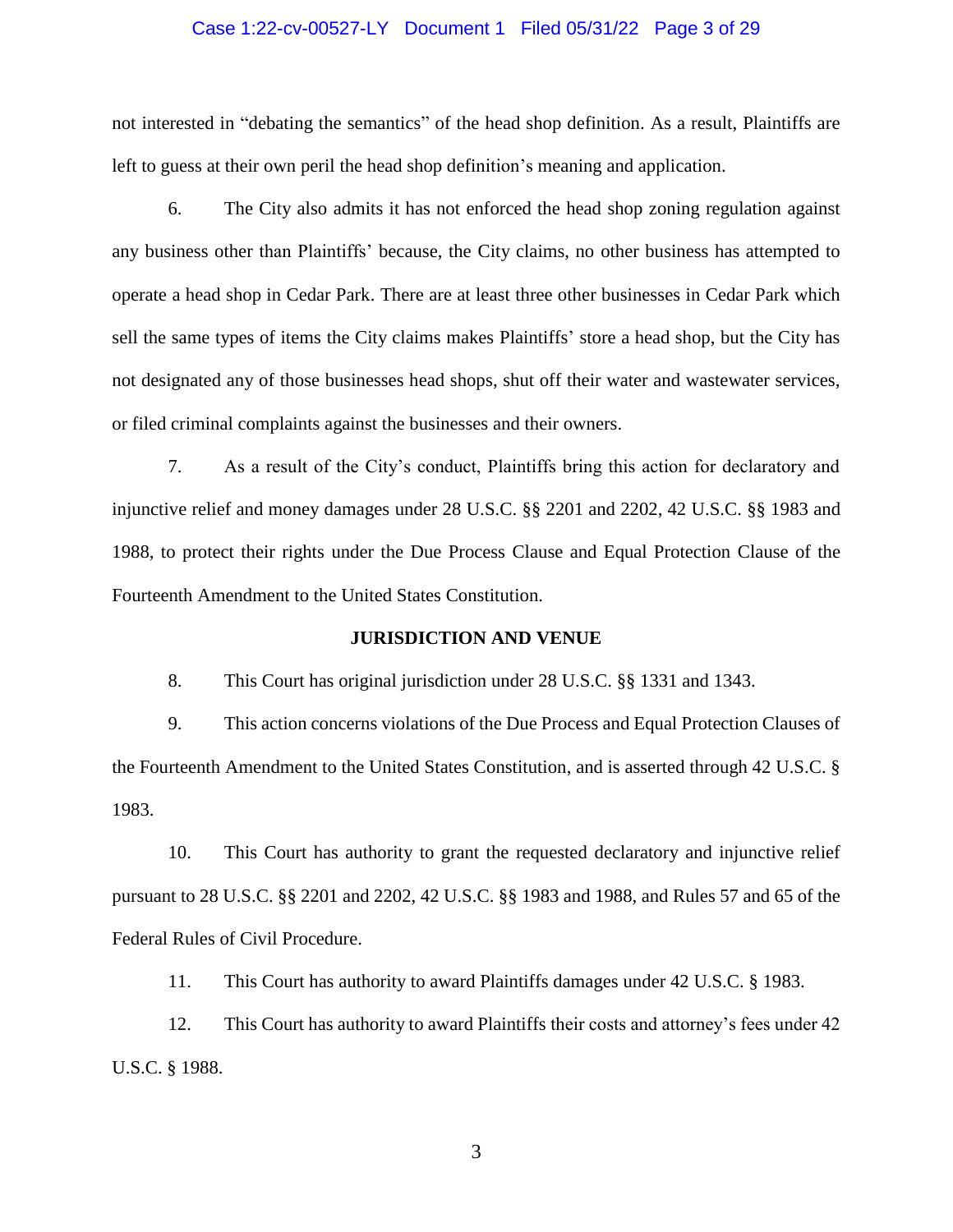#### Case 1:22-cv-00527-LY Document 1 Filed 05/31/22 Page 4 of 29

13. Venue is proper under 28 U.S.C. § 1391(b)(1) because the City's corporate limits are within this District.

#### **PARTIES**

14. Plaintiff Michael Kleinman ("Kleinman") is a resident of Travis County, Texas. Kleinman is a limited partner in Plaintiff MMK Holdings, LP, and a limited partner in Plaintiff AusPro Enterprises, LP.

15. Plaintiff MMK Holdings LP ("MMK Holdings") is a Texas Limited Partnership. MMK Holdings operates retail gift shops in Texas d/b/a Planet K Gifts.

16. Plaintiff AusPro Enterprises LP ("AusPro") is a Texas Limited Partnership. AusPro owns various commercial properties in Texas, which it leases, among others, to MMK Holdings to operate Planet K Gift shops.

17. Defendant City of Cedar Park ("City") is a Texas Home-Rule Municipality in Williamson County, Texas, and may be served with citation by serving its City Manager, Brenda Eivens, 450 Cypress Creek Road, Building One, Cedar Park, Texas 78613.

#### **THE CHALLENGED ORDINANCE**

18. Chapter 11 of the City of Cedar Park Code of Ordinances ("Code") contains the City's zoning regulations ("Zoning Ordinance"). <sup>1</sup> Under Section 11.02.064 of the Zoning Ordinance, "head shops" are not permitted to operate within any of the City's zoning districts.

19. In November 2017, the City adopted the following definition of "head shop" in

Section 11.09.001 of its Zoning Ordinance:

Head Shop. Any retail establishment open to the public that presents, displays, or offers for sale paraphernalia, items, equipment, or products commonly used, intended to be used, or commonly known to be used, for

 $\overline{a}$ 

<sup>&</sup>lt;sup>1</sup> The City's Code of Ordinances is accessible online at

[https://z2.franklinlegal.net/franklin/Z2Browser2.html?showset=cedarparkset&collection=cedarpark&doccode=z2Co](https://z2.franklinlegal.net/franklin/Z2Browser2.html?showset=cedarparkset&collection=cedarpark&doccode=z2Code_z20000001) [de\\_z20000001.](https://z2.franklinlegal.net/franklin/Z2Browser2.html?showset=cedarparkset&collection=cedarpark&doccode=z2Code_z20000001)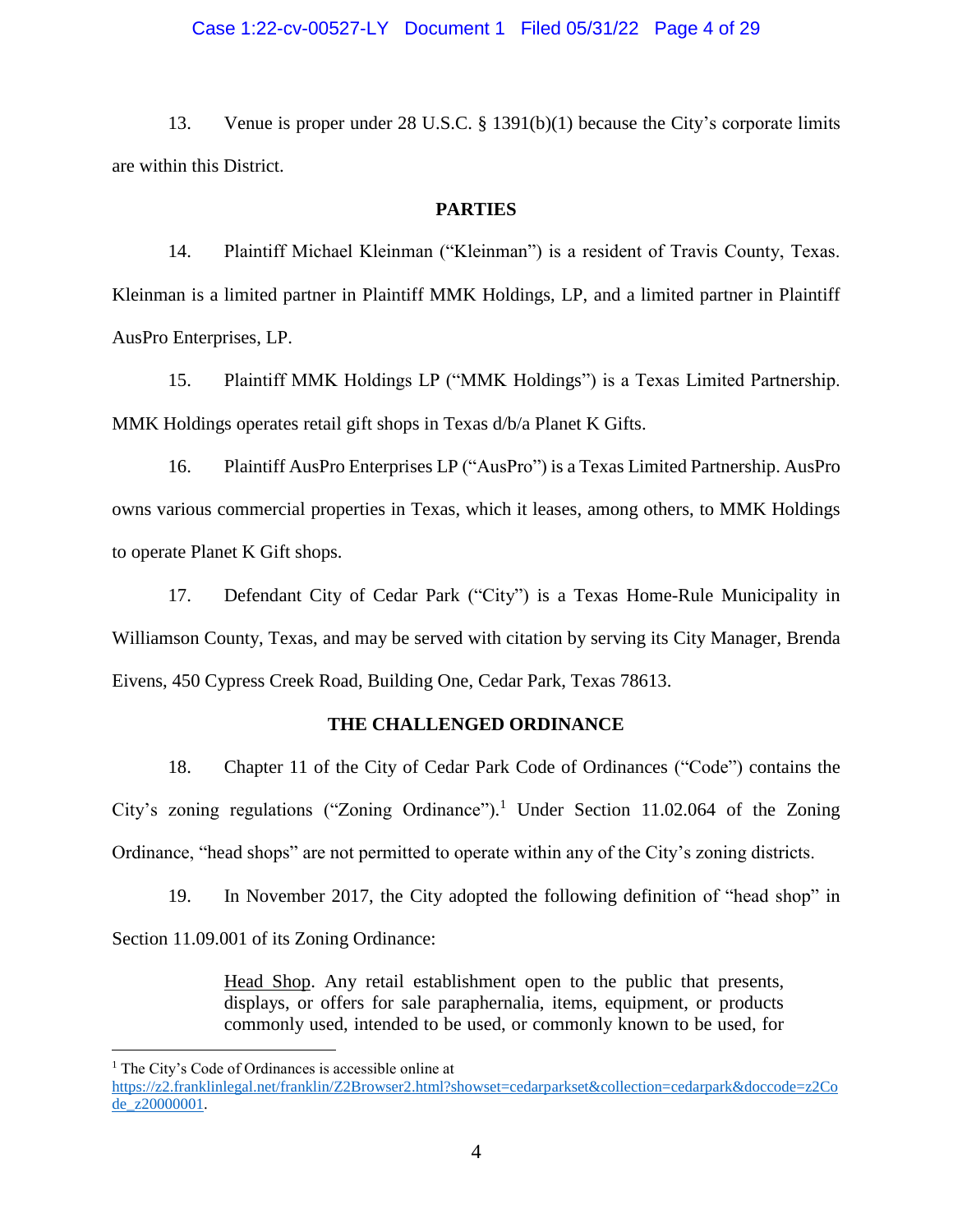#### Case 1:22-cv-00527-LY Document 1 Filed 05/31/22 Page 5 of 29

the ingestion, inhalation, preparation, or injection of illegal substances, to include any device which has been fabricated, constructed, altered, adjusted, or marked especially for use in the smoking or ingestion of a controlled substance, notwithstanding that it might also be possible to use the device for some other purpose.

20. Under Section 11.08.003(A) of the Zoning Ordinance, the failure of a property owner or an occupant to comply with any provision of the Zoning Ordinance is a Class C Misdemeanor punishable by a fine up to \$2,000.00. This would include operation of a head shop in violation of Section 11.02.064.

21. Under Section 1.01.011(b) of the Code, the culpable mental state required for a violation of Section 11.08.003(A) is "intent, knowledge, or recklessness." However, if a violation is based on operation of a head shop, the head shop definition requires an additional culpable mental state.

22. The City's head shop definition is at the center of this controversy.

#### **FACTUAL ALLEGATIONS**

23. MMK Holdings operates twenty-one Planet K Gifts retail stores in Central Texas, which includes Austin, Cedar Park, San Marcos, New Braunfels, San Antonio, and Bryan.

24. Each Planet K Gifts stores is located in local retail zoning districts next to other retail businesses, such as convenience stores, restaurants, clothing stores, auto-parts stores, gas stations, coffee shops, and grocery stores.

25. Through their website and signage in the Planet K Gifts stores, Plaintiffs encourage customers to support the various charities and community service organizations Plaintiffs support, which include,

- Central Texas Food Bank
- Caritas of Austin
- House the Homeless of Austin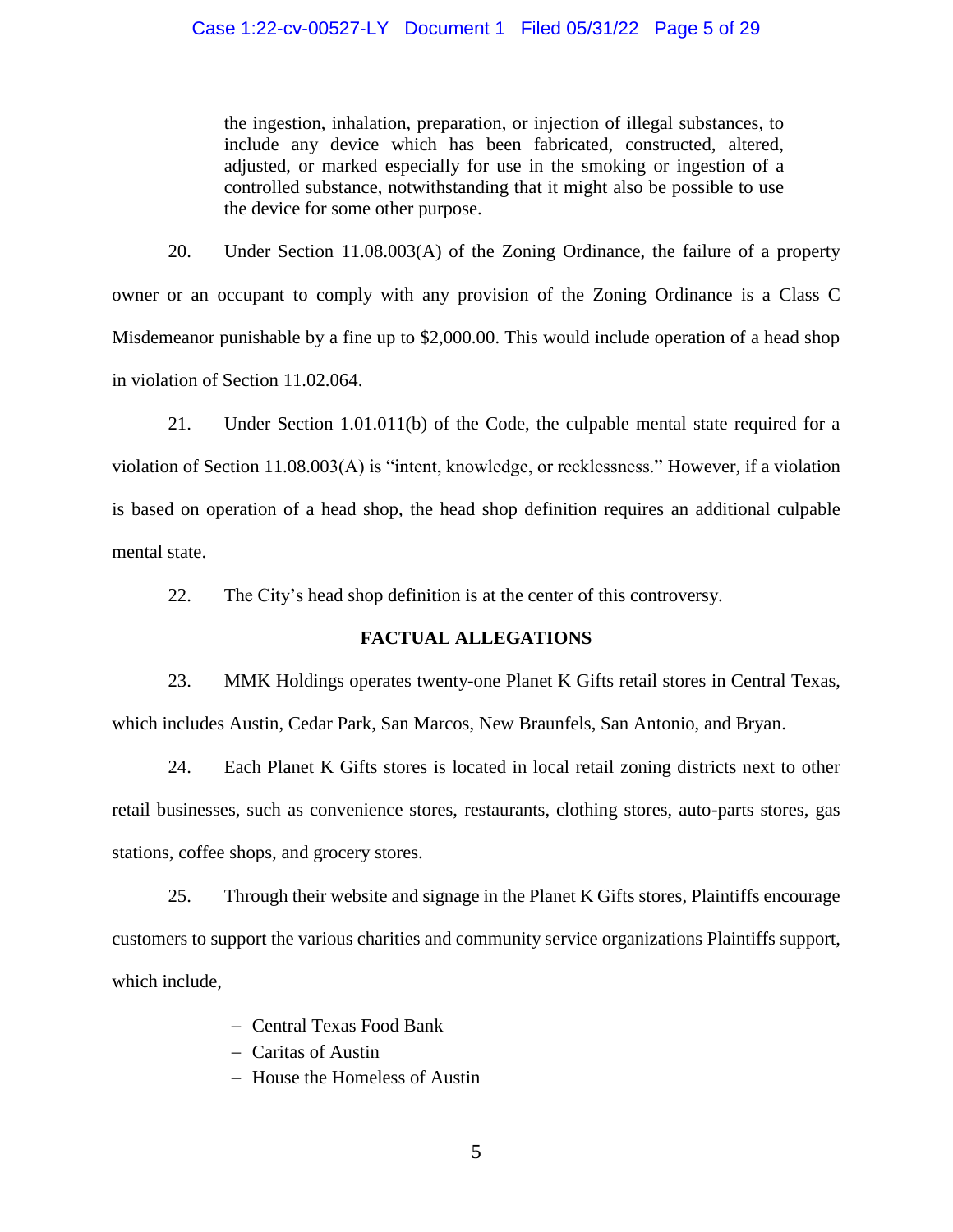- Austin Meals on Wheels
- Austin Pets Alive
- Big Brothers and Sisters
- Inside Books Project of Austin
- Thrive Youth Foundation
- People's Community Clinic of Austin
- Austin Harm Reduction
- Phogg Phoundation
- Brazos Valley Food Bank
- New Braunfels Food Bank
- Hays County Food Bank
- San Antonio Pets Alive
- S.A. Yes! (San Antonio Youth Education Support Project)
- San Antonio Aids Foundation
- Bexar Area Harm Reduction
- Child Safe of San Antonio

26. In addition to supporting charities and community service organizations, Plaintiffs are involved in their communities. For example, for over fourteen years, Plaintiffs have hosted Halloween celebrations in Austin, and Dia de los Muertos celebrations in San Antonio, with face painting and other events for kids, live art exhibits, vendor booths, charity booths, food trucks, vintage car parades, and memorial balloon releases, with each celebration culminating in a large fireworks display at the end of the evening. These events are sponsored by such reputable local businesses as Spectrum Cable, The Austin Chronicle, Do512 Austin Events Calendar, Do210 San Antonino Events Calendar, and La Prenza Austin Bilingual Newspaper, as well as local FM radio stations KUT 90.5, KUTX 98.9, KISS 99.5, KAZI 88.7, KOOP 91.7, and The Eagle 106.7.

27. In September 2021, AusPro purchased commercial property at 1511 N. Bell Blvd, Cedar Park, Williamson County, Texas ("Property"). Bell Blvd. is a five-mile stretch of non-toll U.S. Highway 183, and is the main north/south thoroughfare for the City of Cedar Park.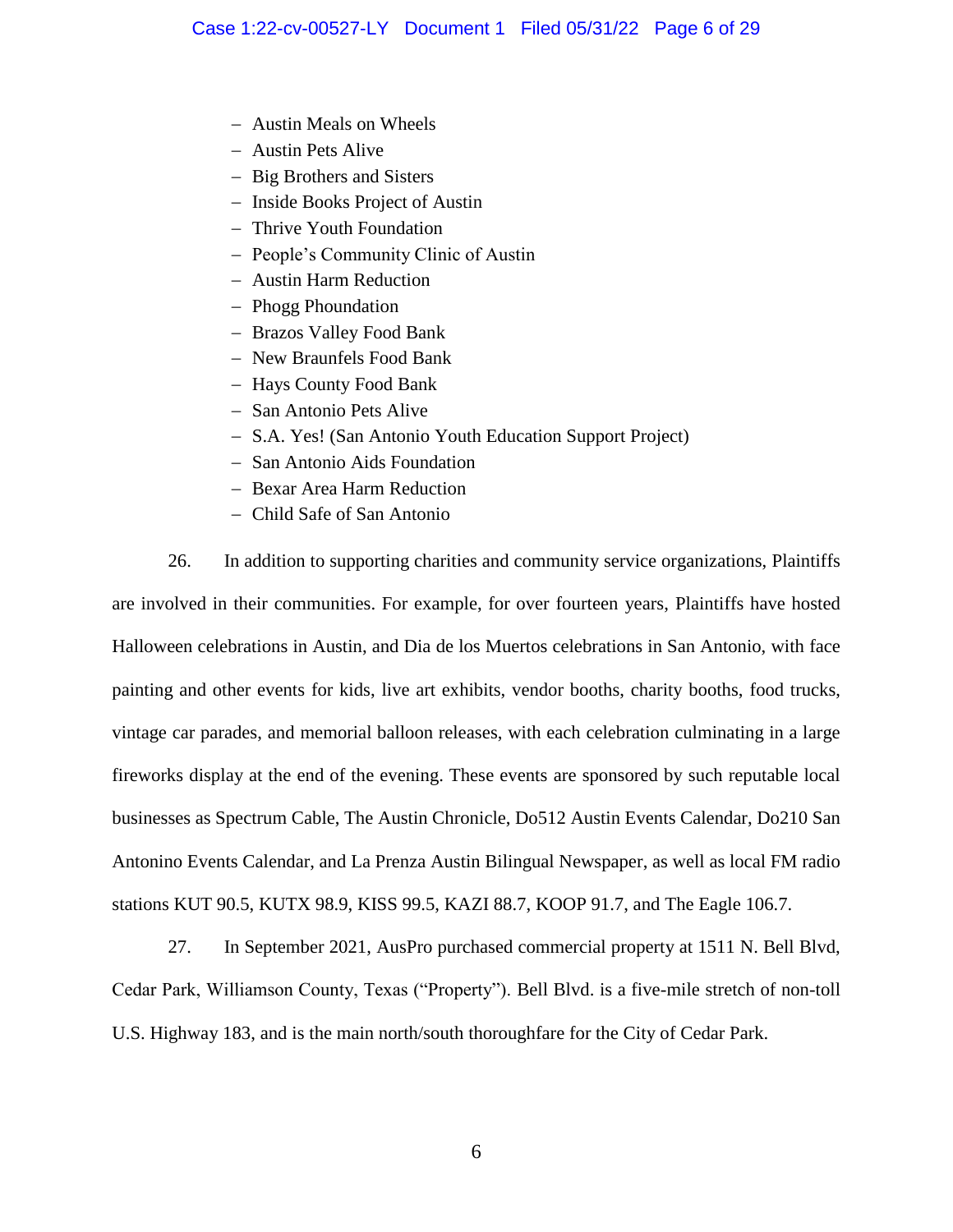#### Case 1:22-cv-00527-LY Document 1 Filed 05/31/22 Page 7 of 29

28. The Property is located in the City's Local Business (LB) zoning district, which is defined by Section 11.02.002 of the Zoning Ordinance, as follows:

> Office and retail businesses that are intended to serve the overall community, with a larger market than the immediate neighborhoods in the area. In order to accommodate the traffic generated from these businesses without negatively impacting the residential neighborhoods, these uses should be located primarily at pulse points or activity nodes where collector and arterial roadways intersect or at arterial roadway intersections. These uses generally serve a larger market than businesses found in a NB district and generally serve a more local market than uses found in the GB district.

29. There were two buildings on the Property when AusPro bought it. The main building is an older rock home out of which the prior owner operated a retail floral shop for over ten years ("Retail Building"). Access to the Retail Building is from Bell Blvd.

30. The other building is a detached residential apartment that sits behind the Retail Building ("Residential Apartment"). It is believed the Residential Apartment has been on the Property for more than ten years. Access to the Residential Apartment is from a private driveway that connects with Thompson St., which is a side street off Bell Blvd. The Property does not abut Thompson St., and there is no access to the Retail Building from Thompson St.

31. After purchasing the Property, AusPro obtained water and wastewater services from the Cedar Park Water Utility, which is wholly owned and operated by the City. The water service is on a single meter that serves both the Retail Building and the Residential Apartment. The Residential Apartment does not have utility services separate from the Retail Building.

32. AusPro did not apply for a certificate of occupancy for the Retail Building believing one was not needed because the floral shop that previously operated in the Retail Building had a certificate of occupancy and was a retail use, the Planet K Gifts store that was going to operate in the Retail Building would also be a retail use, and therefore there was not going to be a change in the use of an existing building to another use that would require a new certificate of occupancy.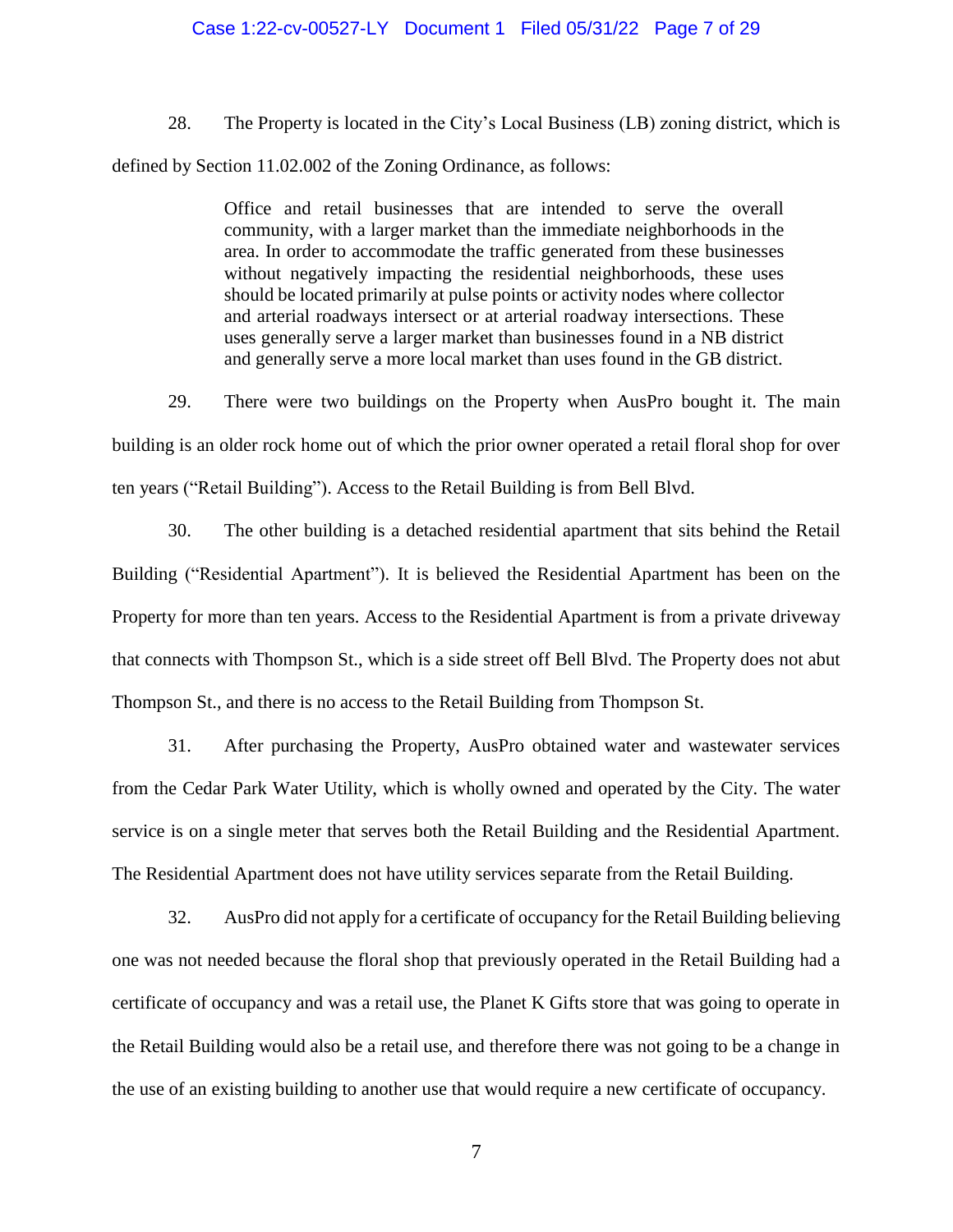#### Case 1:22-cv-00527-LY Document 1 Filed 05/31/22 Page 8 of 29

33. In or about November 2021, AusPro leased the Residential Apartment to an individual for use as a residence. AusPro is obligated to provide the tenant with water, wastewater, and other utility services.

34. Sometime around the Thanksgiving Holiday in November 2021, MMK Holdings opened the newest Planet K Gifts store in the Retail Building ("Planet K Cedar Park"). Like the other Planet K Gifts stores, Planet K Cedar Park is located near other retail businesses, including the Hill Country Water Garden and Nursery, Walmart Supercenter, O-Reilly Auto Parts, Best Pawn Shop, Veracruz Used Auto Sales, Wegner State Farm Insurance Agent, and CD's Mobile Auto Mechanics.

35. Also like other Planet K Gifts stores, Planet K Cedar Park sells a wide variety of merchandise, which include a variety of food items and non-alcoholic beverages, clothing items, room décor, cleaning supplies, toiletries, toys, gag gifts, and other miscellaneous items, as well as smoking accessories, such as various brands of cigars, various flavors of pipe tobacco, various brands of snuff tobacco, various brands of cigarettes, loose tobacco for roll-your-own cigarettes, rolling papers, hand pipes, water pipes, vape cartridges, vape pens, vape supplies, CBD hemp flower (buds), CBD edibles, pre-rolled CBD hemp cigarettes, and other CBD items.

36. On or about December 3, 2021, a City code compliance officer walked into the Planet K Cedar Park store to see what merchandise was offered for sale. Later that day, the City issued a Notice of Violation, which stated, "The Planet K business operating on this property is identified as a Head Shop and is a prohibited use in the LB zoning district." The City demanded that Planet K Cedar Park cease operations. Plaintiffs refused to close the store because Planet K Cedar Park was and is a gift shop, not a head shop.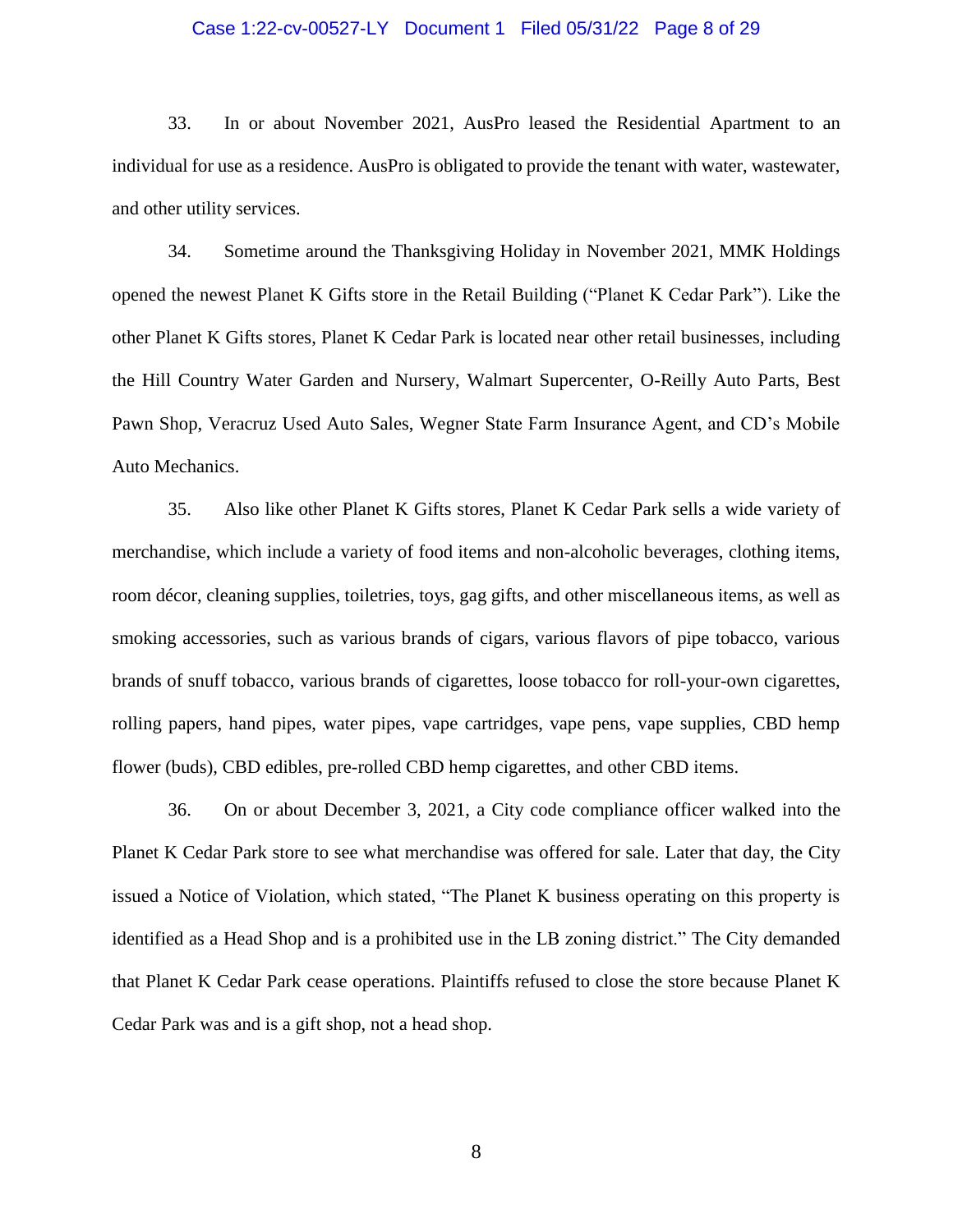#### Case 1:22-cv-00527-LY Document 1 Filed 05/31/22 Page 9 of 29

37. The City sent another Notice of Violation on or about December 17, 2021, stating that Plaintiffs were operating a head shop and also did not have a certificate of occupancy or permits for their outdoor signs. The City again demanded that Planet K Cedar Park cease operations, but Plaintiffs still refused to close the store.

38. On December 22, 2021, the City responded by filing a criminal complaint against Kleinman in municipal court for operating a head shop. Plaintiffs still refused to close the store.

39. In January 2022, the City began filing a barrage of complaints against Kleinman and AusPro for the following alleged violations:

- "Use prohibited in zoning district" (head shop) in violation of Code Sec. 11.01.032 and Sec. 11.02.064;
- "No certificate of occupancy" in violation of Code Sec. 3.02.006;
- "Prohibited roof sign" in violation of Code Sec. 13.05.002(14);
- $-$  "Prohibited pole sign" in violation of Code Sec. 13.05.002(11); and
- "Unpermitted wall sign" in violation of Code Sec. 13.03.02.04.

40. The City filed separate complaints for each of the five alleged violations against "AusPro Enterprises, LP d/b/a Planet K," as owner of the Property. The City also filed separate complaints for each of the five alleged violations against "Michael Kleinman," alleging that Kleinman is the sole manager/member/director of AusPro's general partner, Midwave, LLC.

41. When the criminal complaints did not force Plaintiffs to close their store, the City decided to terminate Planet K Cedar Park's water service. On January 27, 2022, City employees pulled the water meter at the Property. This shut off water service not only to the Retail Building, but also to the occupied Residential Apartment. The City was advised that water to a residence had been shut off, but the City refused to turn the water back on.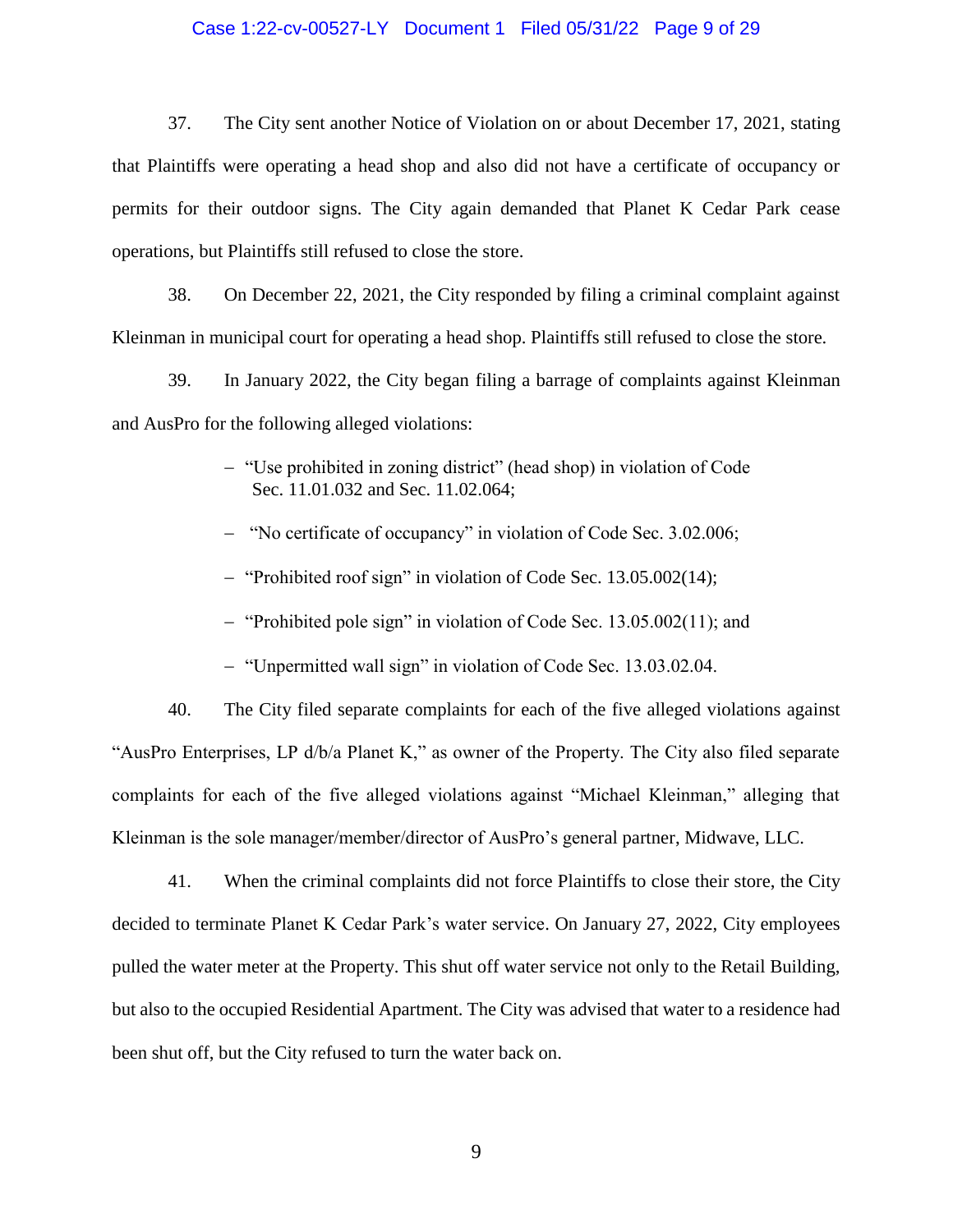42. The City failed to give AusPro prior written notice of its intent to terminate water

service, as required by its own Code Section 18.01.007(b):

Termination notice. Except for circumstances requiring immediate action to protect, life or property, termination of service shall not take place prior to the giving of at least five (5) days' notice to the customer by mail of the intention of the City to so terminate. Said notice shall:

- (1) Be sent by mail to the last known billing address of the customer;
- (2) State the reason for the proposed termination;
- (3) State the customer's right to a hearing before such termination occurs; and
- (4) State that the customer who desires a hearing must request a hearing by contacting the City Manager at a stated telephone number or in person before the expiration of five (5) days from the date of mailing.
- 43. There were no "circumstances requiring immediate action to protect, life or

property" at the Property that would justify termination of water service without notice.

44. At some point, the City mailed written notice of termination of water service, but

AusPro did not receive the notice until February 23, 2022, nearly a month after the water had

already been shut off. The notice letter stated that the reason for termination of water service was

AusPro's "failure … to meet the applicable provisions of law," citing Code Section 18.01.007(1),

which reads:

Reasons for termination enumerated. The City shall have the right to disconnect or refuse to connect or reconnect any water and/or wastewater service connection for the following reasons:

- (1) Failure of the water or wastewater service customer to meet the applicable provisions of law;
- (2) Violation by water or wastewater service customer of the rules and regulations pertaining to such service;
- (3) Nonpayment of bills by water or wastewater service customer;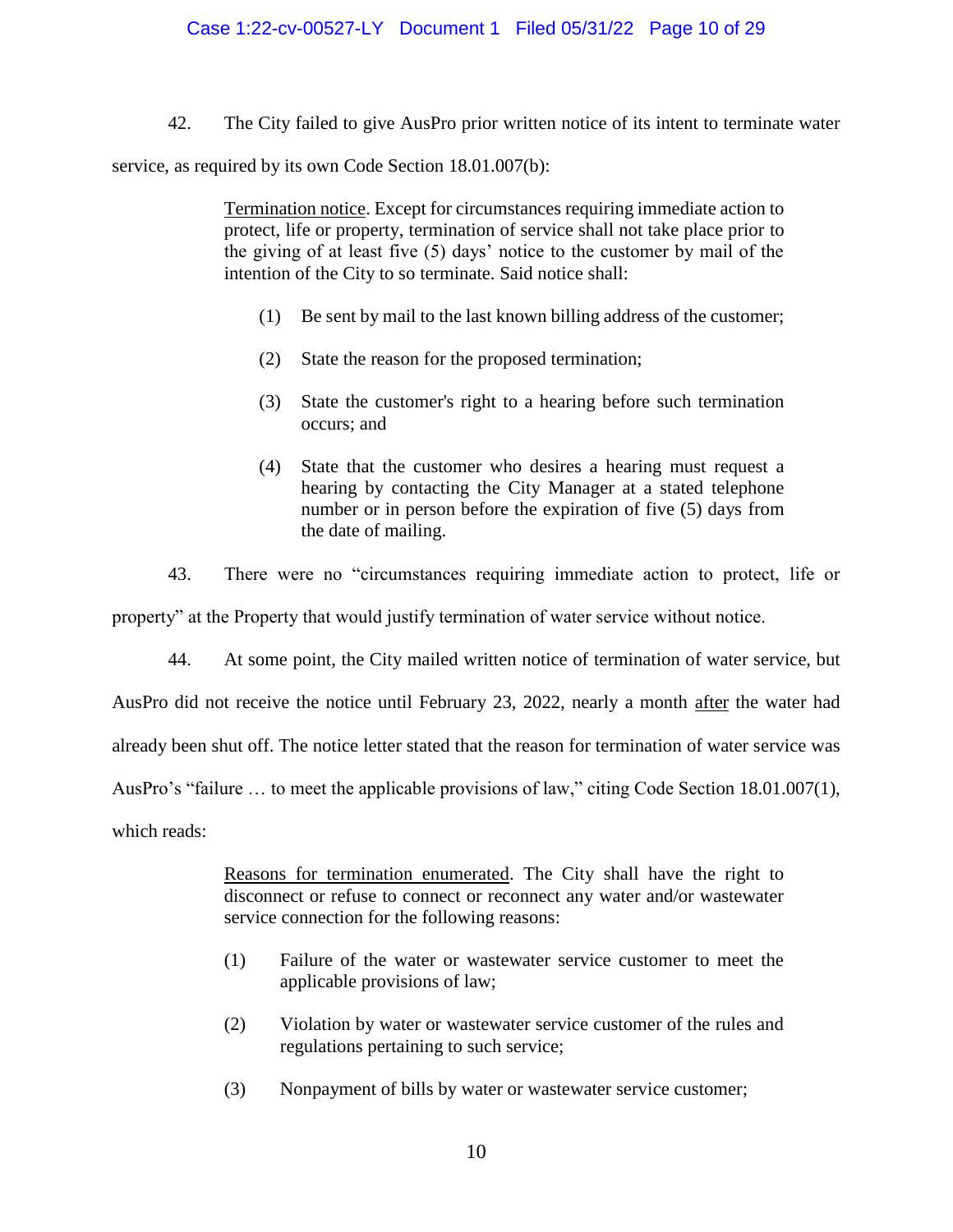- (4) Payment of a water or wastewater bill or security deposit with a check or draft which is not honored by the drawee;
- (5) Willful and negligent waste of water due to leaks during an established emergency;
- (6) Molesting any meter, seal, or other equipment controlling or regulating the supply of water or wastewater service;
- (7) Theft or diversion and/or use of water or wastewater without payment therefor;
- (8) Vacancy of premises;
- (9) Selling, delivering, or furnishing water without written permission from the City water department, either on or off the consumer's premises; or
- (10) Existence of a known dangerous condition for as long as the condition exists, in which case service may be terminated without notice.

45. The City's notice of termination went on to state that the "applicable provisions of law" AusPro failed to meet were the violations in the original Notices of Violation, i.e., use prohibited in a zoning district (head shop), no sign permits, and no certificate of occupancy. The Code does not define "applicable provisions of law," nor does it state which "applicable provisions of law" justify termination of water services if a customer fails to meet them. However, the PUC rules and regulations state the reasons a municipality may terminate water services, and the reasons listed by the City are not amongst those listed by the PUC.

46. The PUC rules and regulations state that water and sewer utilities may only be disconnected for specified reasons, none of which include the reasons given by the City for termination of water service to the Property. *See* 16 Tex. Admin Code § 24.167(a)(2). In fact, the PUC rules and regulations expressly prohibit disconnection of water and sewer utility services for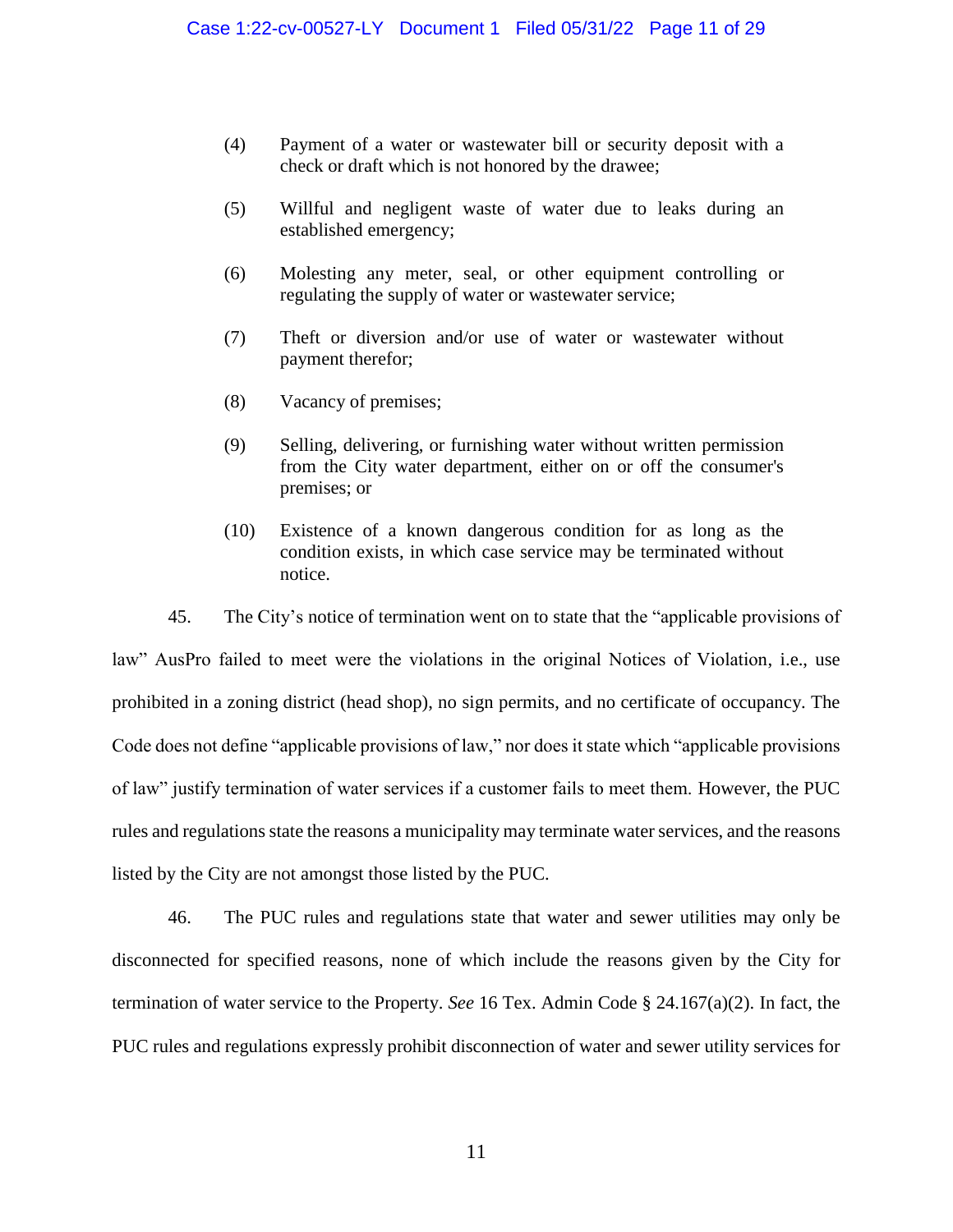#### Case 1:22-cv-00527-LY Document 1 Filed 05/31/22 Page 12 of 29

"failure to comply with regulations or rules regarding anything other than the type of service being provided …." 16 Tex. Admin Code § 24.167(c).

47. The City's termination of water service to the Property was improper because failure to comply with regulations concerning zoning, sign permits, and certificates of occupancy are not regulations or rules regarding water and wastewater services. Upon information and belief, the City and its Water Utility were aware of these prohibitions and all other PUC rules and regulations when it pulled the water meter at the Property, but chose to ignore them.

48. More importantly, the City should have immediately turned the water back on after it was notified that water to a residence had been shut off. The City did not claim that a head shop was being operated out of the Residential Apartment, the Residential Apartment did not have any signs, and, upon information and belief, a certificate of occupancy is not required by the City's Code for a continued residential use when no physical changes or additions are made to a property.

49. Plaintiffs did not close Planet K Cedar Park after the City terminated the water service. Instead, containers of water were brought in for drinking, the lavatory, the toilet, and the residential tenant, and Planet K Cedar Park carried on with its business.

50. When the store did not close, the City decided to terminate wastewater services to the Property. Without prior notice, City employees came onto the Property in the early morning hours on Saturday, February 5, 2022, before the store opened, and physically obstructed the sewer line with an inflatable bladder, in violation of PUC rules and regulations. When they were done, the City employees left the Property without telling Plaintiffs or anyone else what they had done or why. The Planet K Cedar Park employees discovered later that morning that there was a problem with the sewer line when the toilet backed up and excrement spilled onto the bathroom floor. The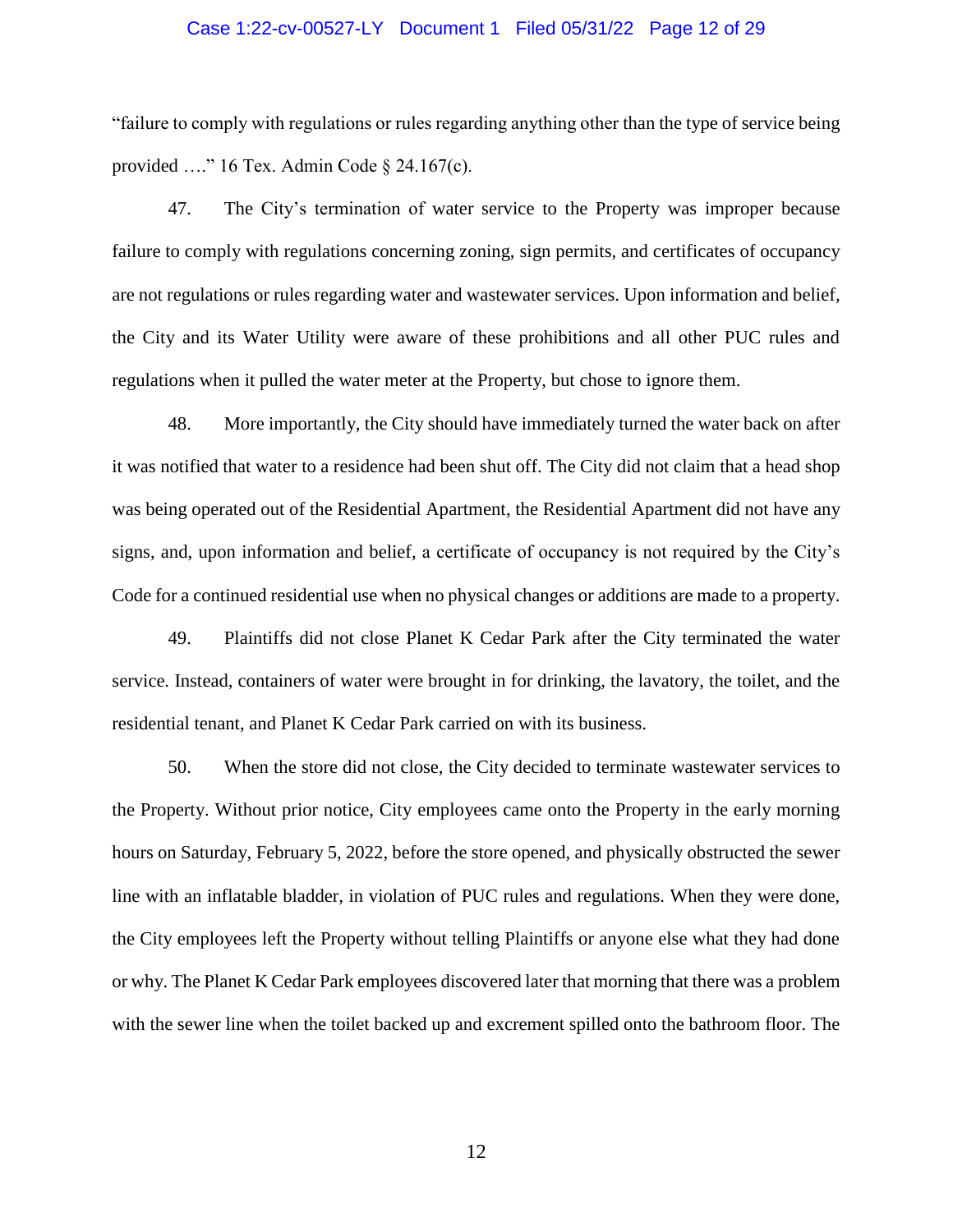#### Case 1:22-cv-00527-LY Document 1 Filed 05/31/22 Page 13 of 29

City later sent a construction crew to dig up the sewer line in the store's parking lot and cap it, also in violation of PUC rules and regulations.

51. Plaintiffs did not close Planet K Cedar Park after the City terminated the wastewater service. Instead, Plaintiffs rented a Porta Potty, put it behind the store where it was not visible to the public, and Planet K Cedar Park carried on with its business.

52. On February 11, 2022, at a pre-trial conference on the complaints that had been filed as of that time, legal counsel for AusPro and Kleinman asked the attorney representing the City about Plaintiffs being able to come into compliance with the City Code. The City's attorney responded to the effect that the only way Plaintiffs could come into compliance would be to cease operations altogether. At that point, it was obvious the City was not going to accept any efforts by Plaintiffs to try to bring Planet K Cedar Park into compliance; the only thing the City wanted was for Plaintiffs to close Planet K Cedar Park.

53. Concerned with the City's position, on February 15, 2022, the real estate lawyer representing AusPro on the Code compliance issues wrote to the City Attorney and requested that the City identify the items in the store the City believed justified the head shop designation, and offered to meet with city staff to discuss the matter:

> I am following up on Auspro's request that I discussed with you last week to see if the administrative staff behind the decision to enforce the headshop zoning restriction against Planet K is willing to meet with Planet K to explain the specific products that constitute the headshop classification.

> As you mentioned last week, the current enforcement action is the first time the City has attempted to enforce the headshop restriction since the Ordinance was adopted some seven years ago. Planet K would like to know which specific products being sold in the Cedar Park store cause the operation to be classified as a headshop. It is important for Planet K to know what specific products the City claims are not permitted in the zone district so that it can determine how best to operate in compliance with all valid ordinances of the City.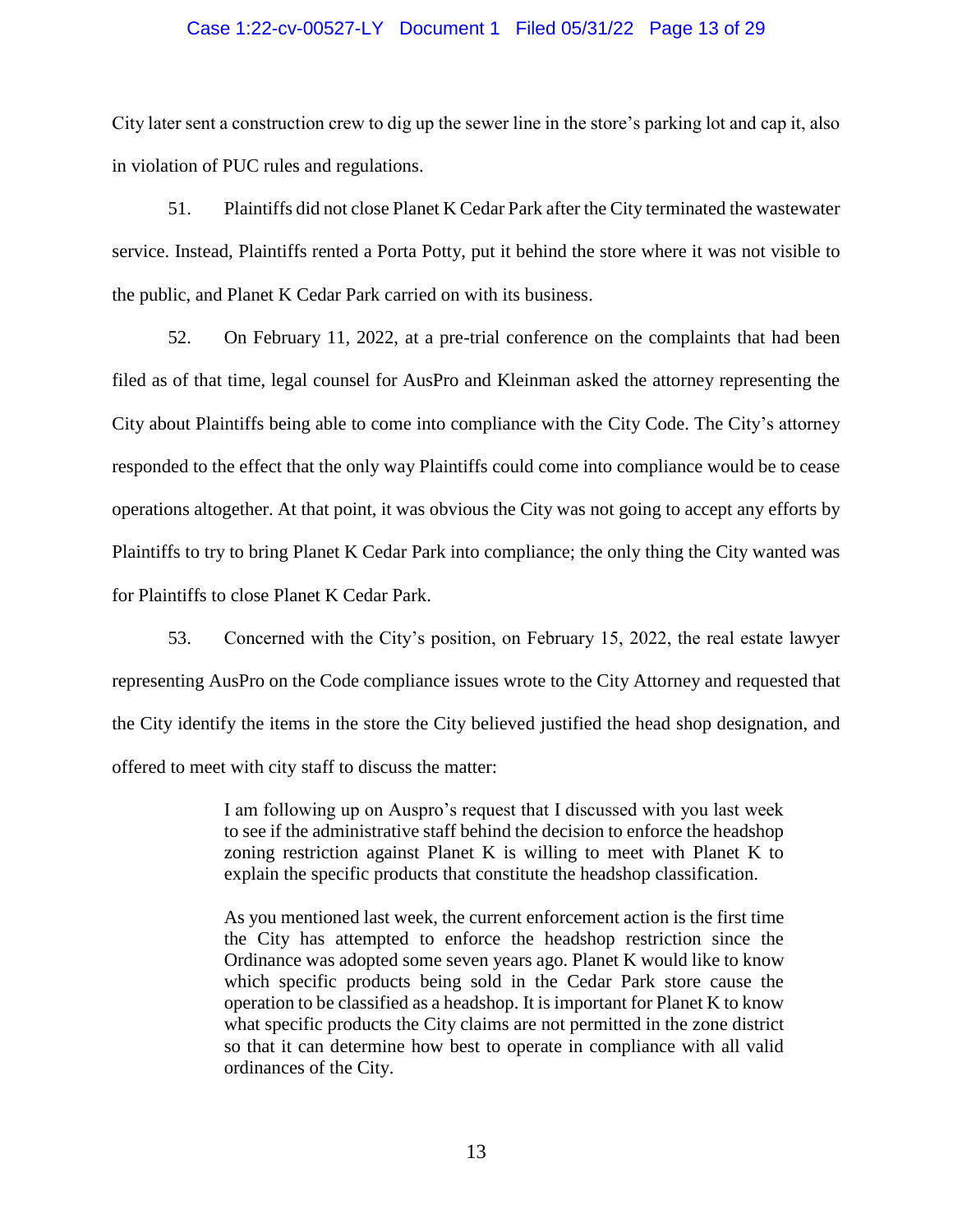Auspro is eager to understand what constitutes a violation of the headshop prohibition in the eyes of whomever is making the determination. Please advise if such a meeting with you or other attorney representing the City and the staff personnel making the headshop determination is willing to explain it to my client with an in-person meeting.

54. The City Attorney responded that same day, saying that the City was "not interested

in arguing or debating the semantics of the [City's] head shop definition" because the "ordinance definition is clear." Yet, in that same paragraph, the City Attorney referred AusPro's lawyer to the statutory definition of "drug paraphernalia" in Section 481.002(17) of the Texas Health and Safety Code, which is not referenced in the City's head shop definition or anywhere else in the Code. In fact, the head shop definition does not even contain the term "drug paraphernalia."

55. Each of the complaints filed against Kleinman and AusPro based on the head shop regulation contain the affidavit of a City code compliance officer, which states:

> The business operating at 1511 N. Bell Blvd. is "Planet K," a retail establishment that presents, displays, or offers for sale bongs, water pipes, assorted specialty pipes and bowls, and other paraphernalia, items, or products commonly used, intended to be used, or commonly known to be used, for the ingestion, inhalation, preparation, or injection of illegal substances.

> Based on the items I observed being presented, displayed, or offered for sale, the business operating at 1511 N. Bell Blvd. is a "head shop" as defined in Section 11.09.001 of the Cedar Park Code of Ordinances.

56. The terms "bongs, water pipes, assorted specialty pipes, and bowls" are not mentioned or defined in the head shop definition or anywhere else in the Code. Based on the content of these affidavits, the City has apparently granted to its code compliance officers the discretion to determine what types of paraphernalia, items, or products are "commonly used, intended to be used, or commonly known to be used, for the ingestion, inhalation, preparation, or injection of illegal substances," and also the authority to make the determination whether a business is operating as a head shop. The City's head shop definition, however, does not provide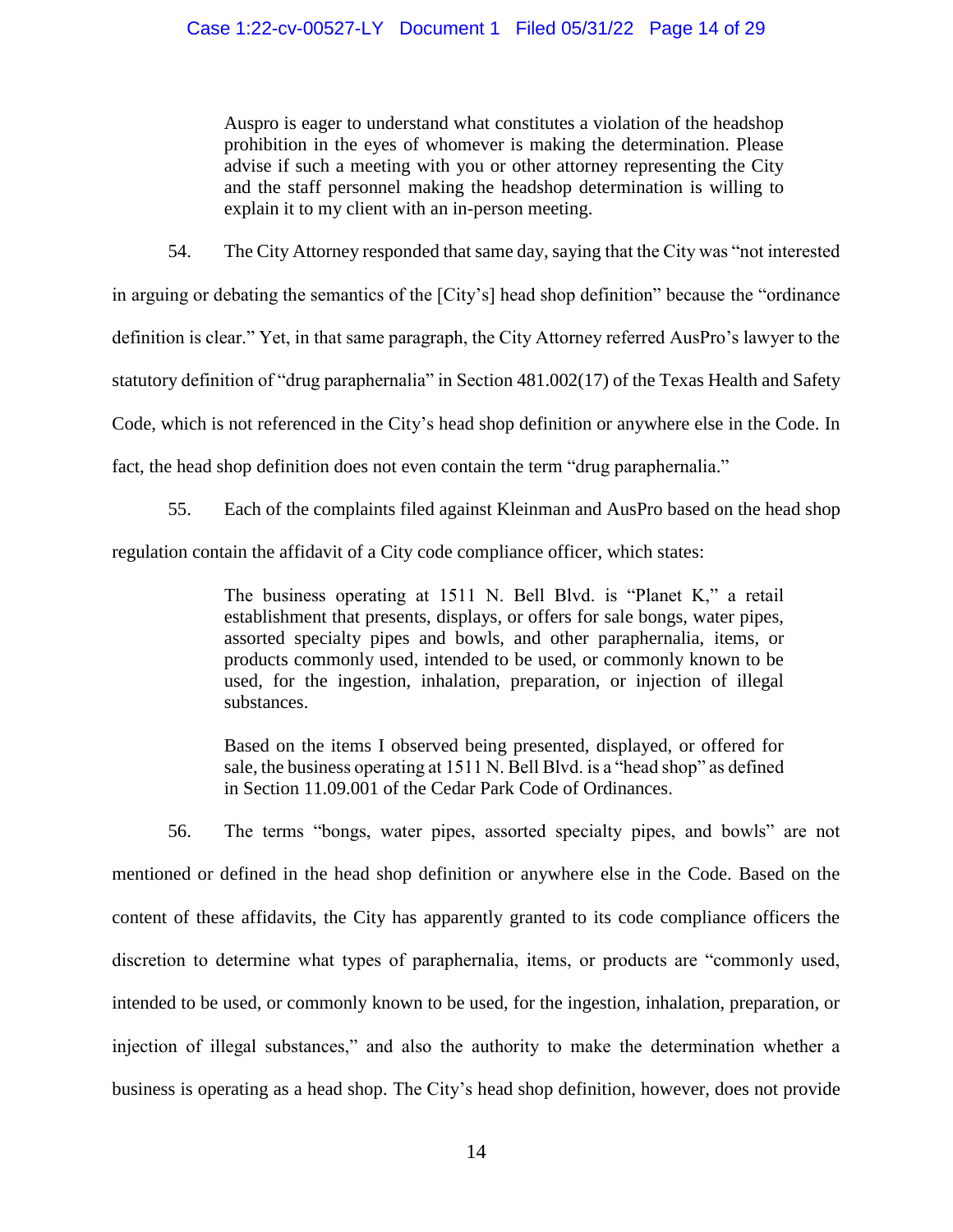#### Case 1:22-cv-00527-LY Document 1 Filed 05/31/22 Page 15 of 29

any standards to assist and guide persons charged with enforcement in making those determinations in a manner that is objective, consistent, and avoids arbitrary and discriminatory enforcement.

57. Other than the complaints filed against Kleinman and AusPro, the City has never initiated any action against a business for operating a head shop in Cedar Park. The City attorney admitted this in his February 15, 2022, letter to AusPro's lawyer:

> The City has not had occasion to enforce its head shop regulation prior to Planet K's commencement of operations, simply because no one has previously attempted to operate a head shop in Cedar Park in contravention of the ordinance.

58. There are at least three retail businesses in Cedar Park that are similarly situated with Planet K Cedar Park and sell the same types of items sold at Planet K Cedar Park that the City claims makes Planet K Cedar Park a head shop.

59. The first similarly situated business is Higherluck Grocery, 1906 N Bell Blvd., Cedar Park, Texas 78613, which is located approximately 4 city blocks (2,100 feet) to the north of Planet K Cedar Park. Higherluck Grocery displays for sale a number of the same types of smoking accessories as those at Planet K Cedar Park, including rolling papers, hand pipes, water pipes, bowls, vaping supplies, CBD edibles, CBD infused beverages, various brands of cigars, various brands of snuff tobacco, and various brands of cigarettes. In addition to smoking accessories, Higherluck Grocery also carries food items, non-alcoholic beverages, beer and wine, toys, novelties, clothing items, cleaning supplies, and toiletries.

60. The second similarly situated business is Pinnacle Essentials, 1625 N Bell Blvd. Suite A, Cedar Park, Texas 78613, which is located approximately 1.25 city blocks (500 feet) to the north of Planet K Cedar Park. Pinnacle Essentials displays for sale a number of the same types of smoking accessories as those at Planet K Cedar Park, including vaporizers, CBD cartridges,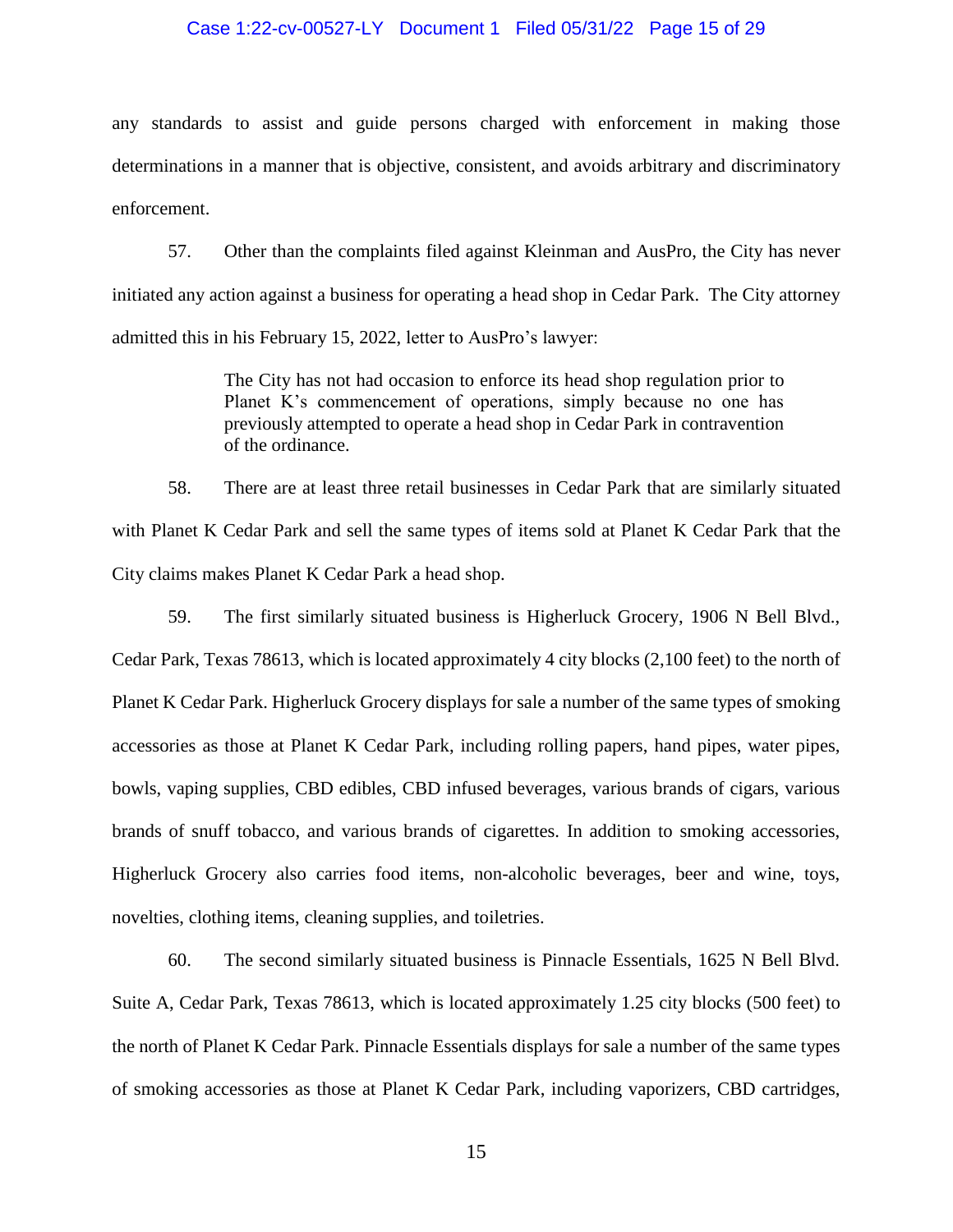#### Case 1:22-cv-00527-LY Document 1 Filed 05/31/22 Page 16 of 29

Delta 8, Delta 10, and other CBD infused edibles, CBD hemp flower, Delta 8 hemp flower, rolling papers and hemp cones, pre-rolled hemp cigarettes and joints, and a selection of various glass hand pipes and water pipes.

61. The third similarly situated business is Drip-n-Rip Vapes, 401 E Whitestone Blvd., Suite A-103, Cedar Park, Texas 78613, which is approximately one-half mile (2,600 feet) from Planet K Cedar Park. Drip-n-Rip Vapes displays for sale a number of the same types of smoking accessories as those at Planet K Cedar Park, including vaporizers and glass hand pipes and water pipes.

62. Despite the fact that Higherluck Grocery, Pinnacle Essentials, and Drip-n-Rip Vapes sell the same types of smoking accessories as those at Planet K Cedar Park, the City has not terminated water or wastewater services to any of those businesses, the City has not designated any of those businesses a head shop, and the City has not filed criminal complaints against any of those businesses for operating of a head shop. This means one of two things: (i) the City does not believe that the items sold by those three businesses fall within the definition of head shop, and therefore the City has sworn out 175 false complaints against Plaintiffs, in violation of Plaintiffs' rights to Due Process; or (ii) the City is intentionally treating Plaintiffs differently from others similarly situated without a rational basis for doing so, in violation of Plaintiffs' rights to Equal Protection.

63. There is no conceivable rational basis for the City to designate Planet K Cedar Park a head shop under its head shop definition, but not also designate Higherluck Grocery, Pinnacle Essentials, and Drip-n-Rip Vapes as head shops. The relevant inquiry is not whether the City has a rational basis for designating Planet K Cedar Park a head shop, but whether the City has a rational basis for treating Plaintiffs differently than Higherluck Grocery, Pinnacle Essentials, and Drip-n-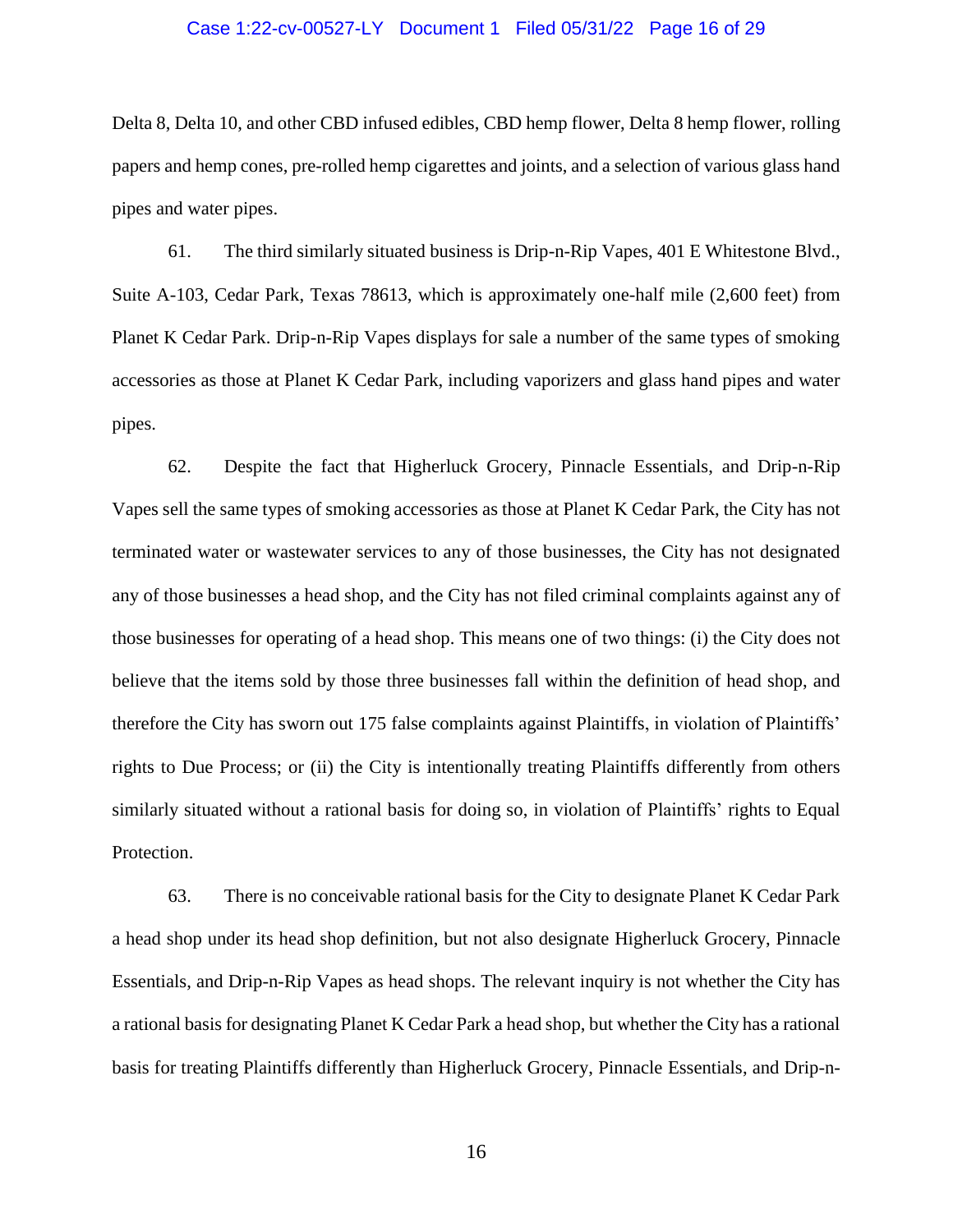#### Case 1:22-cv-00527-LY Document 1 Filed 05/31/22 Page 17 of 29

Rip Vapes. *See DM Arbor Court, Ltd. v. City of Houston*, No. H-18-1884, 2021 U.S. Dist. LEXIS 203015, at \*86 (S.D. Tex. 2021) ("The relevant inquiry is not whether the City had a rational basis for denying the permits, but whether it had a "rational basis for the differential treatment'" (citing *Da Vinci Inv., Ltd. P'ship v. City of Arlington, Tex*., 747 F. App'x 223, 227 (5th Cir. 2018)). The definition contains no exceptions, limitations, or any other language upon which a rational distinction could be made between Planet K Cedar Park and the three businesses similarly situated insofar as the head shop designation is concerned.

64. The fact of the matter is that the "bongs, water pipes, assorted specialty pipes and bowls, and other items" listed in the City's complaints are used to smoke CBD hemp flower, which are the buds of the female hemp plant. Marijuana and hemp are two different strains of Cannabis. For all practical purposes, they look alike, they smell alike, and their flowers (buds) are physically identical. Chemically, both have a significant amount of the medically beneficial compound cannabidiol (CBD). The most important distinction between marijuana and hemp is that the predominant compound in marijuana is the psychoactive tetrahydrocannabinol (THC), whereas hemp contains < 0.3% THC and therefore its predominant compound is CBD.

65. The use of hemp and CBD in any form has been legal in Texas since 2019, including smoking CBD hemp flower. There are two important benefits to smoking CBD hemp flower as compared to consuming CBD in edible form. The most noticeable benefit is that the effects of CBD are felt much more quickly when smoked because CBD enters the bloodstream almost immediately and is transported to the brain in less than a minute. When eaten, however, it can take 2-4 hours to feel the effects because the CBD must first be absorbed in the stomach and then metabolized in the liver.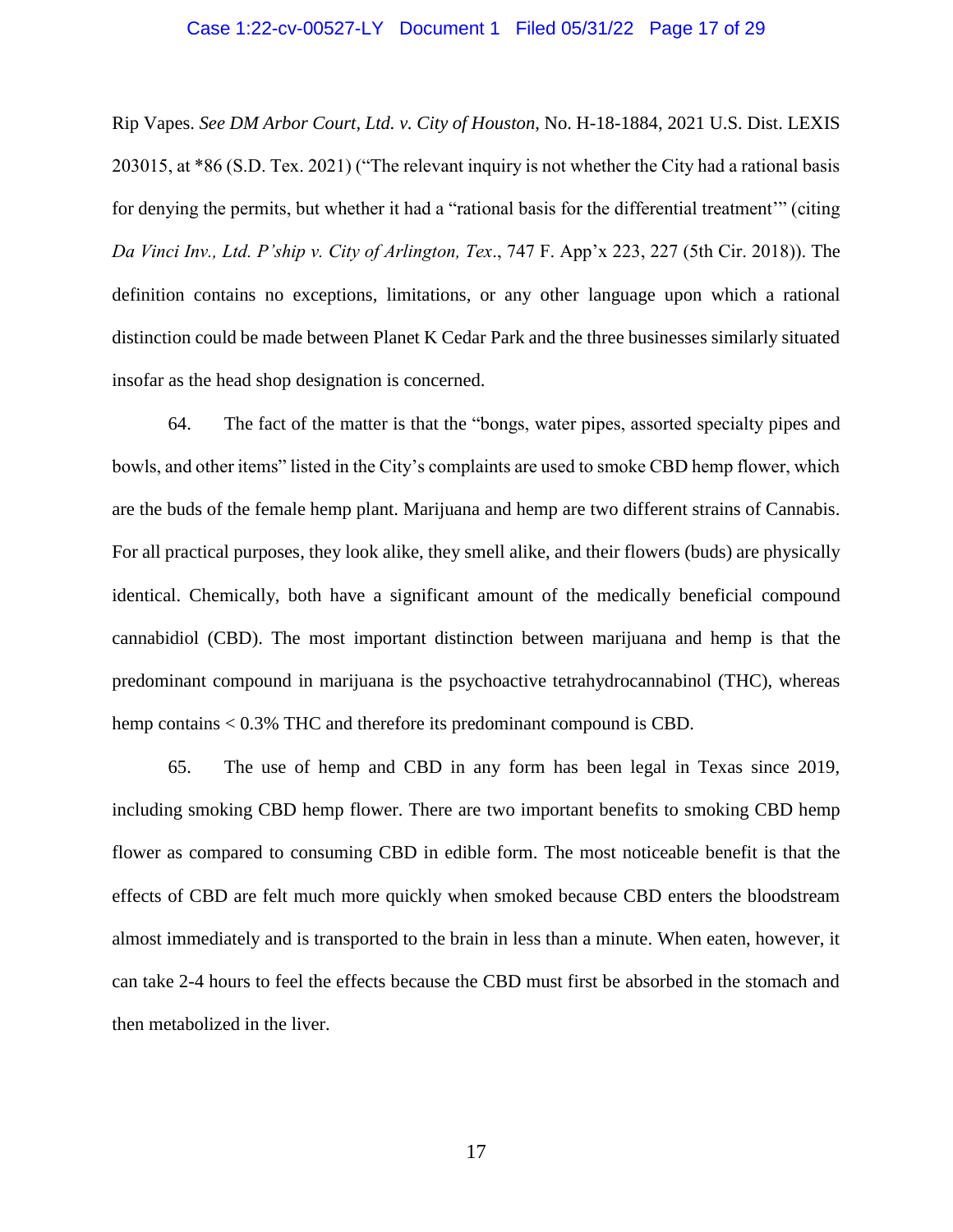#### Case 1:22-cv-00527-LY Document 1 Filed 05/31/22 Page 18 of 29

66. The second significant benefit to smoking CBD hemp flower is that it increases the CBD's bioavailability, which is expressed as the percentage of the total CBD ingested that is available for absorption and use in the body. Approximately 50% of CBD in hemp that is smoked enters the lungs, almost all of which enters the bloodstream and is immediately available to the body, as opposed to an average of only around 12-20% of CBD that is consumed orally and available beginning around two hours after ingestion.

67. The potential health benefits of CBD are significant. Medical studies indicate that CBD can control intractable epilepsy, relieve chronic pain, inflammation, anxiety, and insomnia, and lessen cravings for tobacco, heroin, opiates, alcohol, and stimulants.<sup>2</sup> These benefits are of particular importance considering the current opioid crisis.

68. In addition to Planet K Cedar Park, there are at least four other retail businesses in Cedar Park which sell CBD hemp flower and pre-rolled CBD hemp cigarettes: Drip n Rip Vapes, 401 Whitestone Blvd. #A103, Cedar Park, Texas 78613; Pinnacle Essentials, 1625 N Bell Blvd. Suite A, Cedar Park, Texas 78613; Artisan Vapor & CBD, 251 N. Bell Blvd. Suite 104, Cedar Park, Texas 78613; and CBD American Shaman of Cedar Park, 700 E Whitestone Blvd. Suite #103, Cedar Park, Texas 78613. The sale of these hemp items is 100% legal, and reinforces the fact that smoking hemp is a popular method of taking advantage of the medical benefits of CBD.

69. Smoking CBD hemp flower can only be done using pipes and water pipes (with or without a bowl). Planet K Cedar Park legally sells CBD hemp flower and it legally sells the items needed to smoke CBD hemp flower, which are the same types of items the City claims makes

<sup>2</sup> Capano, et al., *Evaluation of the effects of CBD hemp extract on opioid use and quality of life indicators in chronic pain patients: a prospective cohort study*, Postgrad Med. 2020 Jan;132(1):56-61; Morgan, et al., *Cannabidiol reduces cigarette consumption in tobacco smokers: preliminary findings*, Addict Behav. 2013 Sep;38(9):2433-6; Boehnke K, et al., *Substituting Cannabidiol for Opioids and Pain Medications Among Individuals With Fibromyalgia: A Large Online Survey*, J Pain. 2021 Nov; 22(11):1418-1428.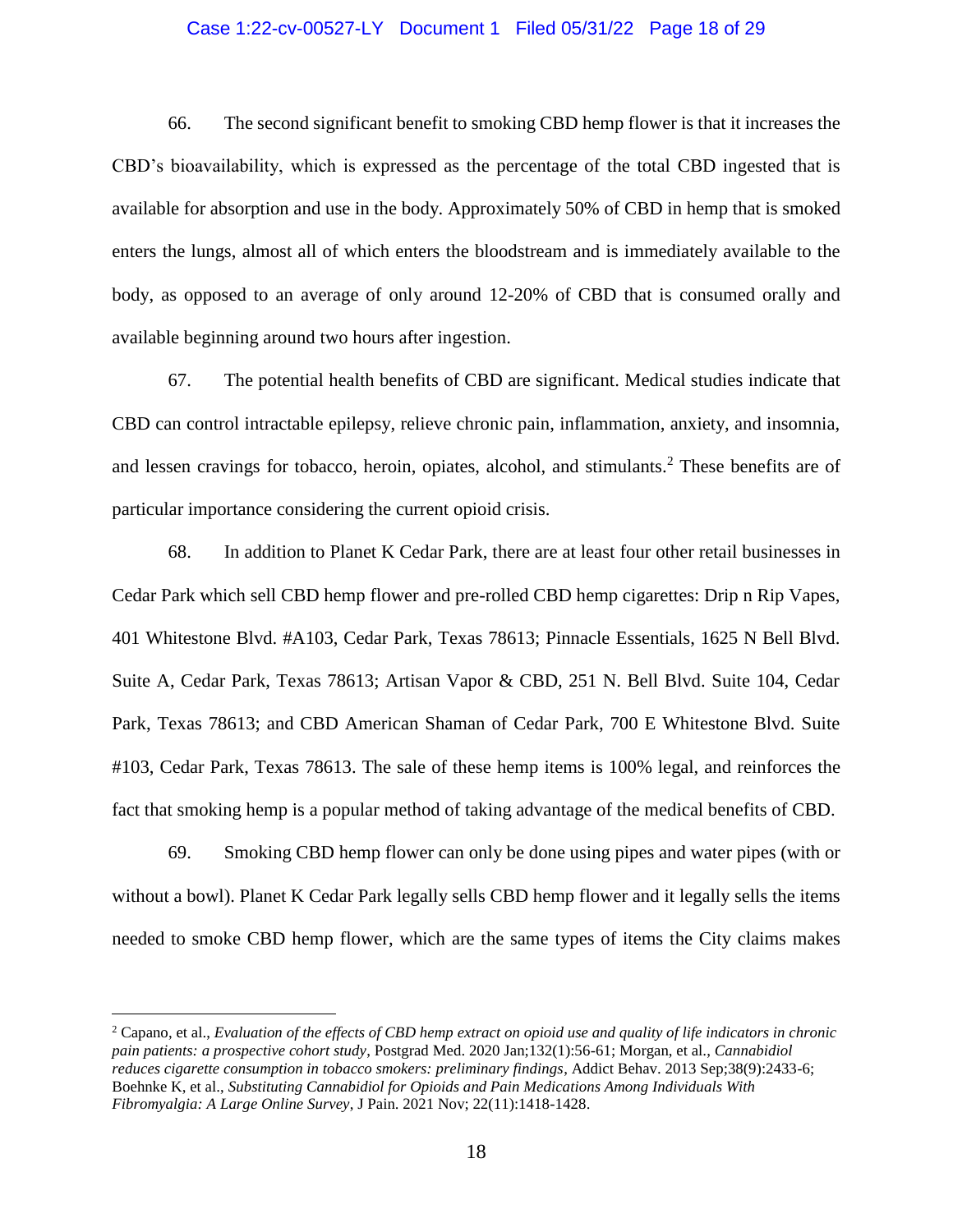#### Case 1:22-cv-00527-LY Document 1 Filed 05/31/22 Page 19 of 29

Planet K Cedar Park a head shop. The City's head shop definition was adopted before hemp and CBD were legalized in Texas, at a time when certain smoking accessory items were deemed to be used only to smoke marijuana and other controlled substances. That is no longer the case. Items used to smoke the marijuana flower are now multi-use items used to smoke the hemp flower.

70. Plaintiffs have offered to resolve the sign violations and try to come into compliance with the City Code, but the City refuses to even discuss that possibility. The City's position is that it will not issue Planet K Cedar Park sign permits until a Certificate of Occupancy is issued, which the City says it will not issue because it deems Planet K Cedar Park to be a head shop and the only option for Plaintiffs at this point is to cease operations altogether. For this reason, everything hinges and is dependent upon the City's head shop definition.

71. Kleinman spoke before the City Council on two occasions. He asked that the City engage in a meaningful dialogue to try to find a solution to these issues. The City Council refused.

72. On May 11, 2022, two City code compliance officers, accompanied by three police officers, showed up to Planet K Cedar Park with a search warrant. The warrant was limited to a search to determine the presence of fire or health hazards or unsafe building conditions, or violations of any fire, health, or building regulation, statute, or ordinance of the City of Cedar Park or State of Texas, including operating without a certificate of occupancy, failure to provide minimum number and type of plumbing fixtures, failure to provide customers, patrons, visitors, and employees with toilet facilities, failure to maintain existing plumbing fixtures in operating condition, and the presence of any plumbing code violations.

73. While one of the code compliance officers searched the Retail Building allegedly for potential violations, the other code compliance officer began taking photographs and videos of all of the merchandise in the store, without permission. Taking photographs and videos of the retail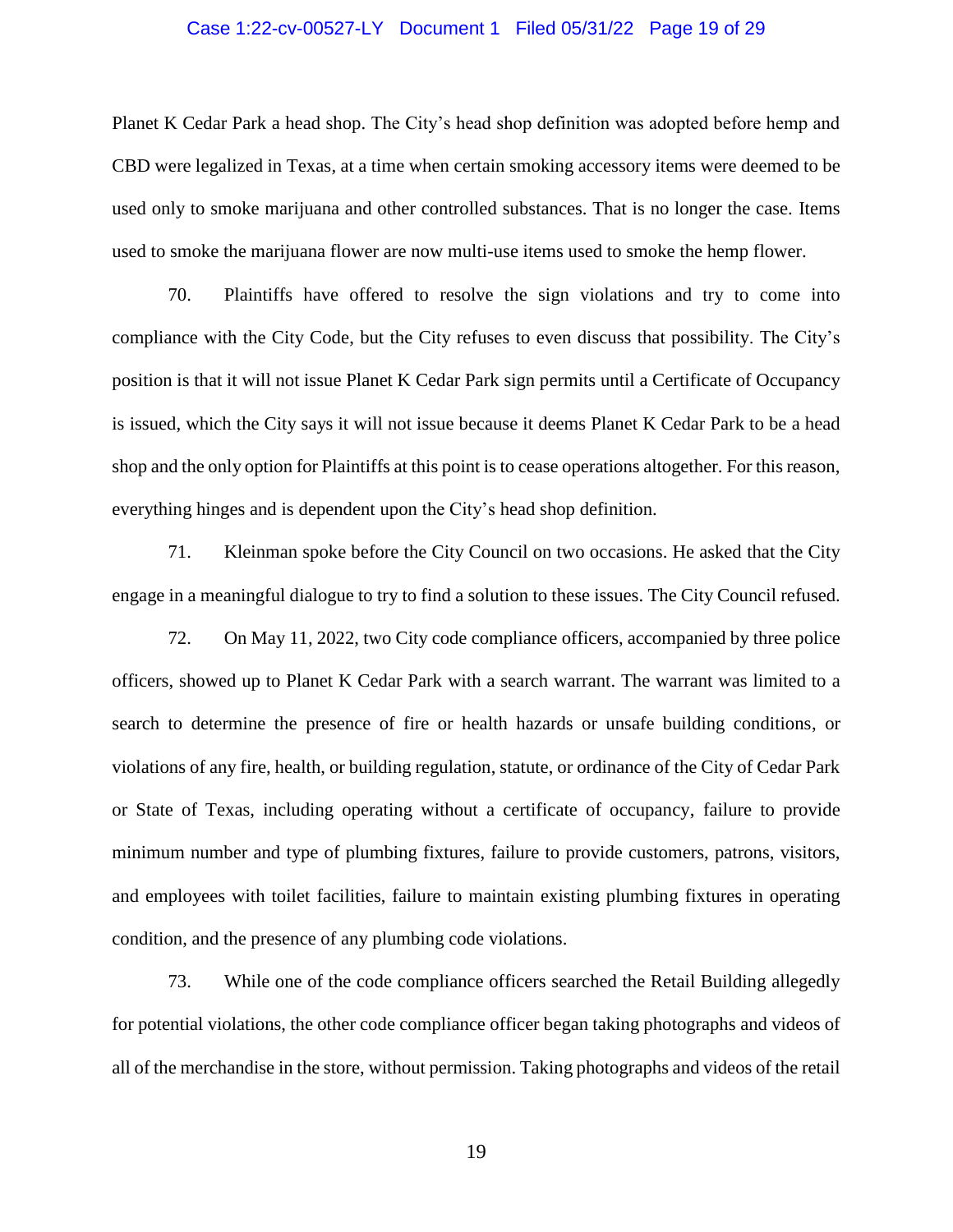## Case 1:22-cv-00527-LY Document 1 Filed 05/31/22 Page 20 of 29

merchandise was outside the scope of the search warrant, it was without permission, and, based on information and belief, it used the search warrant as a pretext to gather evidence of items offered for sale in the store.

74. On May 18, 2022, the City filed four new complaints with new allegations against

Kleinman, and four new complaints with new allegations against AusPro, as a result of the search

conducted on May 11, 2022. The new complaints allege the following:

- "Failure to maintain existing plumbing fixtures" (fixtures not connected to water or wastewater system) in violation of Code Sec. 3.01.001(c);
- "Failure to provide minimum plumbing fixtures" (toilet, faucets, and lavatory not connected to running water, and no working drinking fountain) in violation of Code Sec. 3.02.006;
- "Failure to provide toilet facilities" (toilet not working because not connected to running water) in violation of Code Sec. 3.01.001(c); and
- "Failure to provide and maintain sanitary toilet accommodations" (toilet is not connected to running water and therefore is not sanitary) in violation of Texas Health and Safety Code Section 341.061.

75. The City seeks a total of \$8,538.00 in criminal penalties against Kleinman and AusPro for these four new charges.

76. These four new charges are based on the fact that plumbing fixtures in Planet K

Cedar Park are not connected to a water or wastewater system, which the City terminated illegally

three months prior. The code compliance officer who executed the search warrant made the

following statements in his affidavits in support of these new complaints:

I turned on two (2) existing faucets and no water ran out … I also tried the handle on the toilet and it had no water  $\ldots$  The existing service sink had no running water either … [and] I determined there is no running water or functioning toilets on the premises ….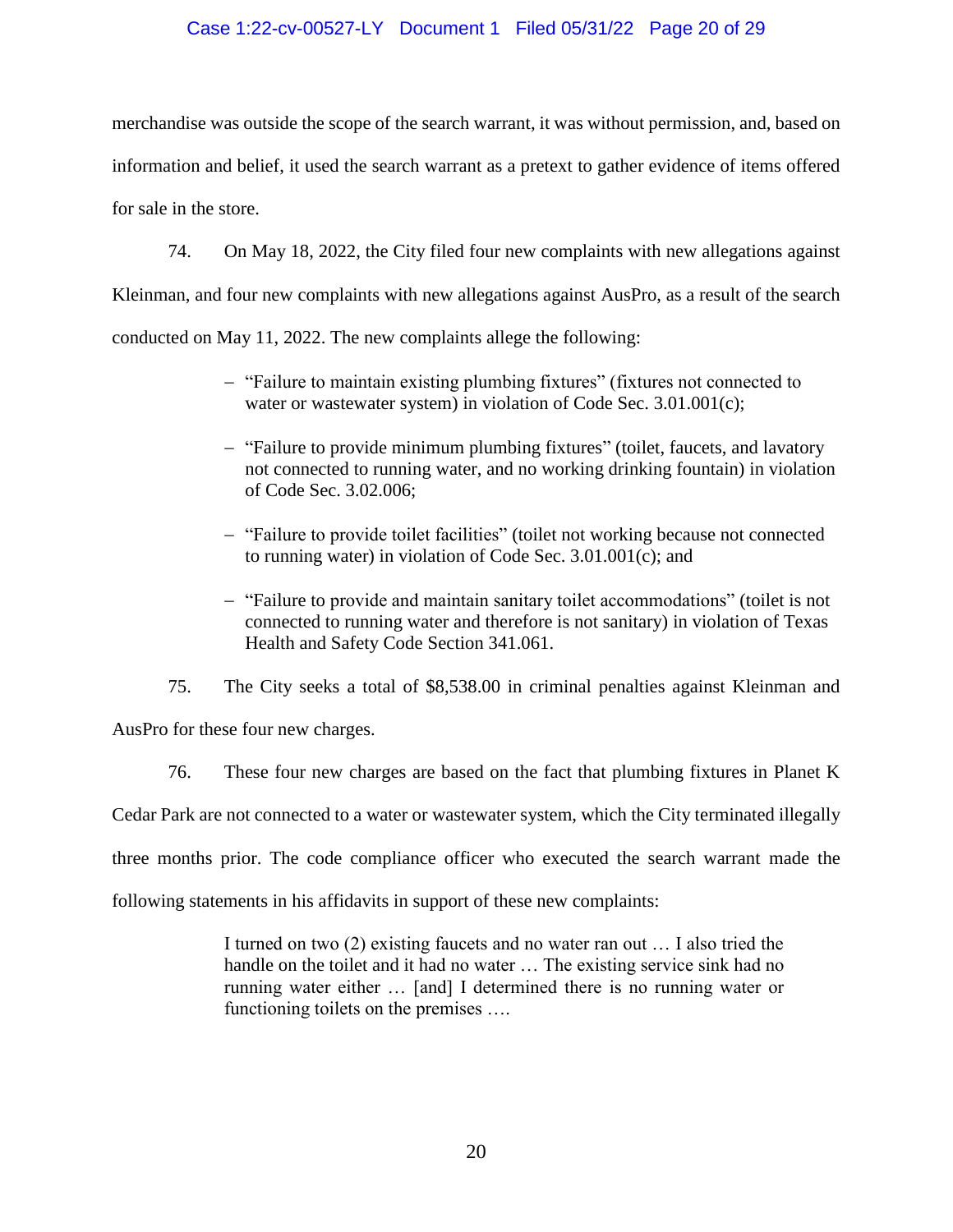#### Case 1:22-cv-00527-LY Document 1 Filed 05/31/22 Page 21 of 29

77. The City has criminally charged Kleinman and AusPro for conditions in Planet K Cedar Park that were caused by the City's illegal termination of water and wastewater to the Property.

78. Upon information and belief, the purpose of the repeated municipal complaints against Kleinman and AusPro are not to obtain convictions, but rather are intentional acts of harassment to try to force Plaintiffs to shut down Planet K Cedar Park because the City simply does not want a Planet K Gifts store in its town for improper reasons. This is demonstrated, in part, by the fact that the City has not filed similar complaints against other businesses similarly situated, has refused to engage in any discussions to identify what items in the Planet K Cedar Park store resulted in the City's subjective determination that Plaintiffs are operating a head shop, has refused to engage in discussions designed to facilitate compliance with the City's Code, and has made statements that compliance could only be achieved through the cessation of operations altogether. Instead of tailoring its conduct to facilitate the cessation of what it believes to be violative conduct, the City has purposefully used municipal complaints and improper termination of water and wastewater services as tools of harassment to try to get Plaintiffs to leave Cedar Park.

79. The tenant who moved into the Residential Apartment in November 2021 later moved out because of the termination of water and wastewater services. AusPro thereafter leased the Residential Apartment to another individual for use as a residence. AusPro is obligated to provide the current tenant with water, wastewater, and other utility services.

80. As a result of the City's termination of water and wastewater services to the Property, Plaintiffs have incurred costs and expenses to provide water and portable toilet facilities for the store and to its employees, customers, and tenant totaling approximately \$1,537 as of the filing of this lawsuit.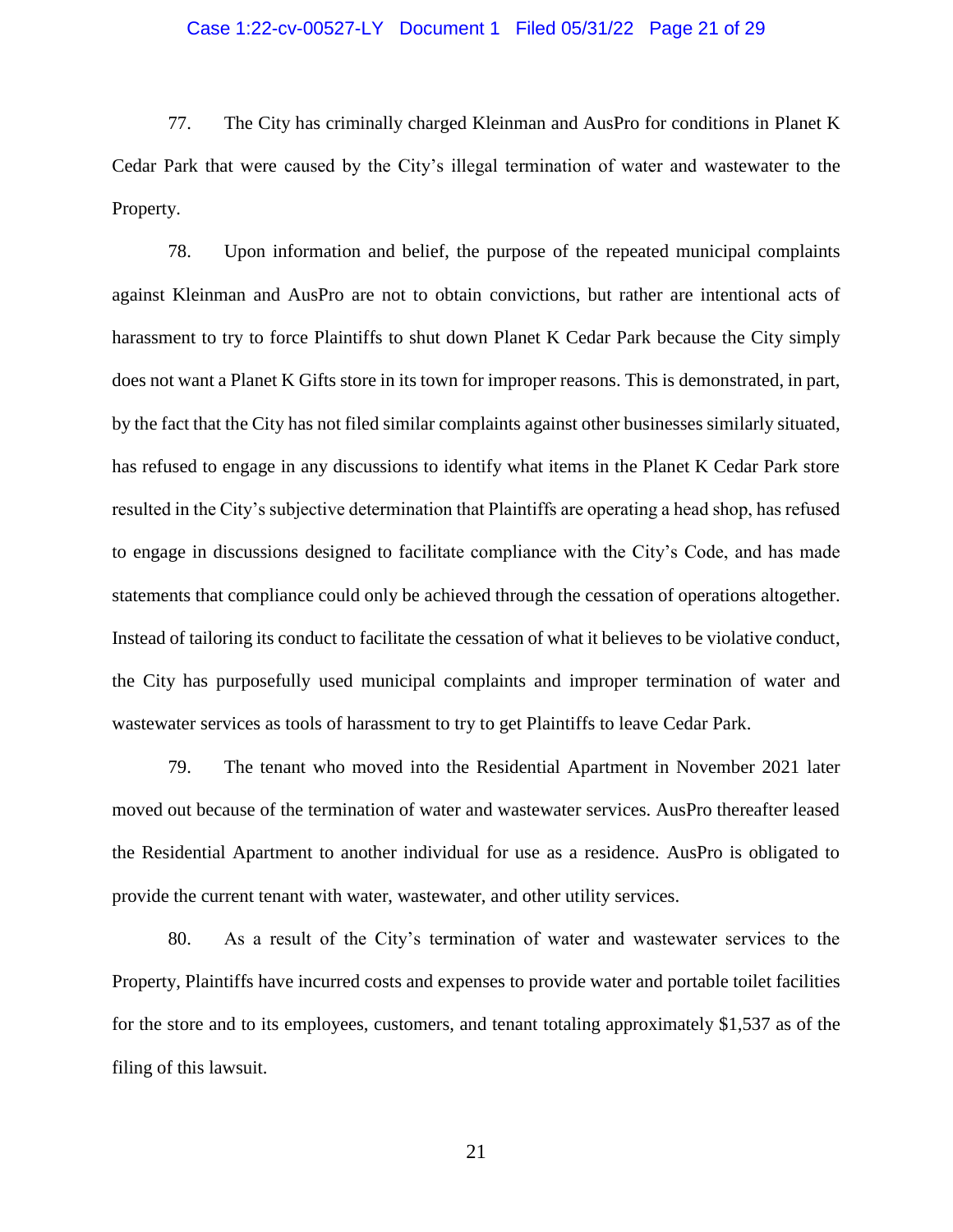#### Case 1:22-cv-00527-LY Document 1 Filed 05/31/22 Page 22 of 29

81. The City has continued to file complaints with the municipal court almost on a weekly basis. As of the date of the filing of this lawsuit, the City has filed 175 complaints against Kleinman and AusPro, seeking a total of \$120,915.00 in criminal penalties.

82. MMK Holdings is the entity which operates Planet K Cedar Park, not AusPro. As of the filing of this lawsuit, the City has not filed any complaints against MMK Holdings.

#### **CLAIMS**

#### **COUNT ONE:** *Due Process (Vague and Overbroad)*

83. The forgoing paragraphs are incorporated herein.

84. The head shop definition violates and deprives Plaintiffs of their rights under the Due Process Clause of the Fourteenth Amendment to the United States Constitution because, on its face and as applied, the definition is unconstitutionally vague and overbroad in that it fails to provide people of ordinary intelligence a reasonable opportunity to understand what items fall within the scope of the definition and therefore what conduct is proscribed as it relates to operation of a head shop, and also authorizes, facilitates, and encourages arbitrary and discriminatory enforcement by not providing explicit standards, definitions, narrowing context, or examples to guide those charged with its enforcement, including compliance officers, law enforcement, prosecutors, courts, and juries.

85. The definition lacks any intelligible or ascertainable culpable mental state requirement. The "commonly used, intended to be used, or commonly known to be used" standards are written in the disjunctive and therefore a person may be convicted for offering for sale an item that is "commonly used" or "commonly known to be used" to ingest an illegal substance. The "commonly used" and "commonly known to be used" standards are not culpable mental states and therefore the definition allows a person to be convicted of a crime without proof of any culpable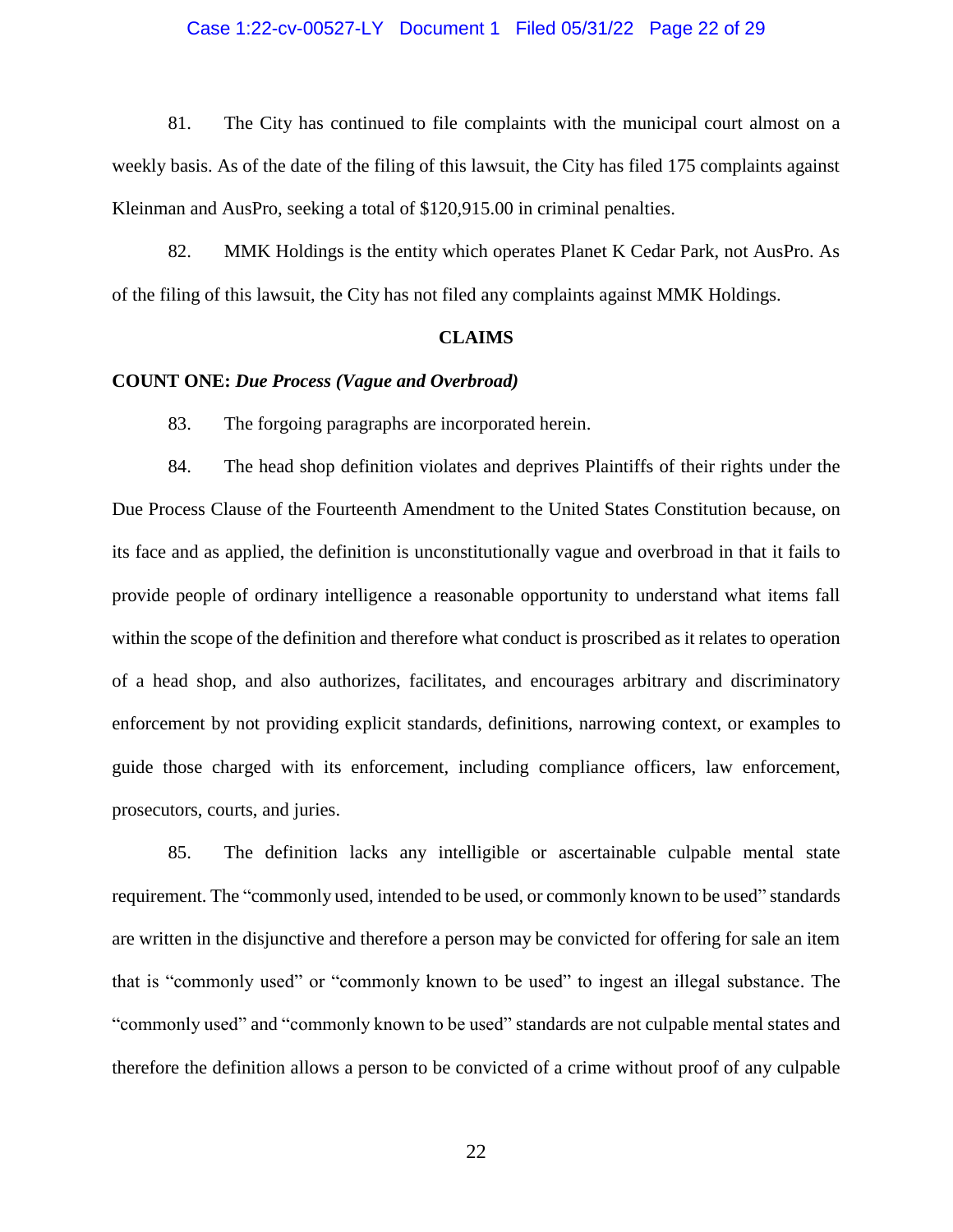#### Case 1:22-cv-00527-LY Document 1 Filed 05/31/22 Page 23 of 29

mental state. With respect to the "intended to be used" standard, the definition does not state whose intent is required and therefore this standard is not a culpable mental state requirement.

86. The definition does not define or offer any guidance to determine the scope and meaning of the "commonly used, intended to be used, or commonly known to be used" standards, including whether any or all of the standards are subjective or objective, how each standard is to be determined, what percentage of use constitutes "commonly used," or to whom an item must be "commonly known to be used" to ingest an illegal substance.

87. The definition criminalizes the sale of items that have a legitimate, legal use, including items used to ingest products which may legally be sold and ingested in Texas.

88. As applied to Plaintiffs, the definition has deprived, continues to deprive, and threatens to deprive them of their right to engage in their chosen business and sell merchandise of their choosing, such as hand pipes, water pipes, and other items, which have legitimate, legal uses, including items used to smoke CBD hemp flower, which Plaintiffs sell in Planet K Cedar Park.

89. As a result of the City's application of the head shop definition to Planet K Cedar Park, as well as the City's refusal to assist Plaintiffs in identifying which items in the store the City believes fall within the scope of the head shop definition, Plaintiffs are left to guess at their own peril the definition's meaning and application, and the determination of whether Planet K Cedar Park is considered to be operating a head shop is left to the discretion and the subjective and semantical interpretation of code compliance officers, the City Attorney, and other City employees, which has resulted, among other things, in the City's improper termination of water and wastewater services to the Property, as well as the City's refusal to work with Plaintiffs to come into compliance with the City Code.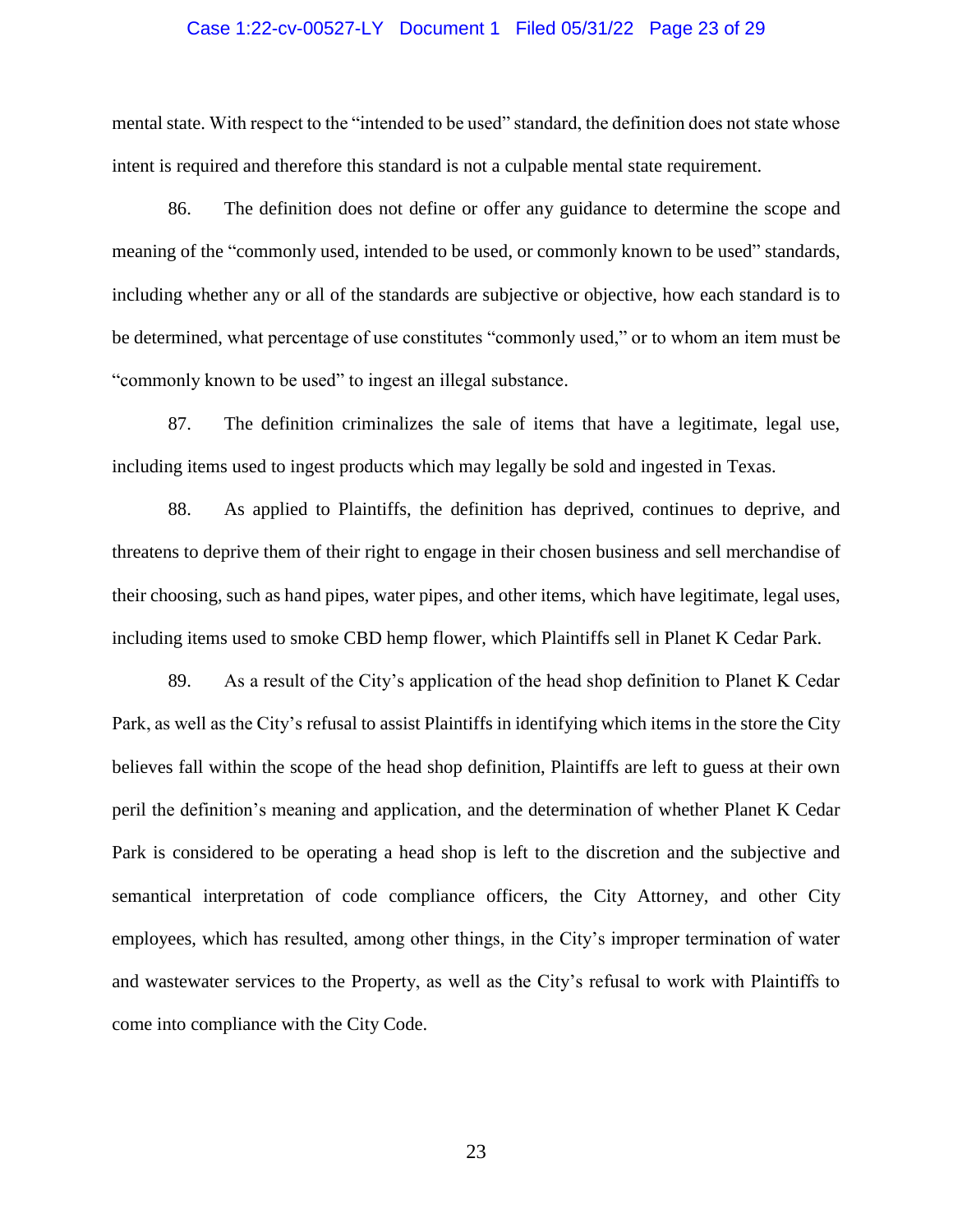#### **COUNT TWO:** *Due Process (Termination of Utility Services)*

90. The forgoing paragraphs are incorporated herein

91. Plaintiffs have a recognized and constitutionally protected right to utility services, and the City's termination of water and wastewater services to the Property violated and deprived, and continues to violate and deprive, Plaintiffs of their rights under the Due Process Clause of the Fourteenth Amendment to the United States Constitution because the City failed to give fair notice of the termination of utility services, and the termination was in violation of the express provisions and prohibitions of the rules and regulations of the Public Utility Commission of the State of Texas.

92. The City failed to provide Plaintiffs adequate and fair notice of its intent to terminate water service to the Property, as required by Section 18.01.007(b) of the City Code.

93. The City terminated wastewater services to the Property without any prior notice, in violation of Section 18.01.007(b) of the City Code.

94. The City's termination of water and wastewater services to the Property violated the rules and regulations of the PUC rules and regulations. Specifically, PUC Rule 24.167(c) prohibits disconnection of water and sewer utility services for "failure to comply with regulations or rules regarding anything other than the type of service being provided …." 16 Tex. Admin Code  $§$  24.167(c).

95. The City's stated grounds for termination of water service to the Property was Plaintiffs' alleged failure to comply with the City's regulations concerning zoning, sign permits, and certificates of occupancy, none of which are regulations or rules regarding water and wastewater services.

96. The City also terminated water and wastewater services to the Residential Apartment without fair notice and in violation of the PUC rules and regulations, despite the fact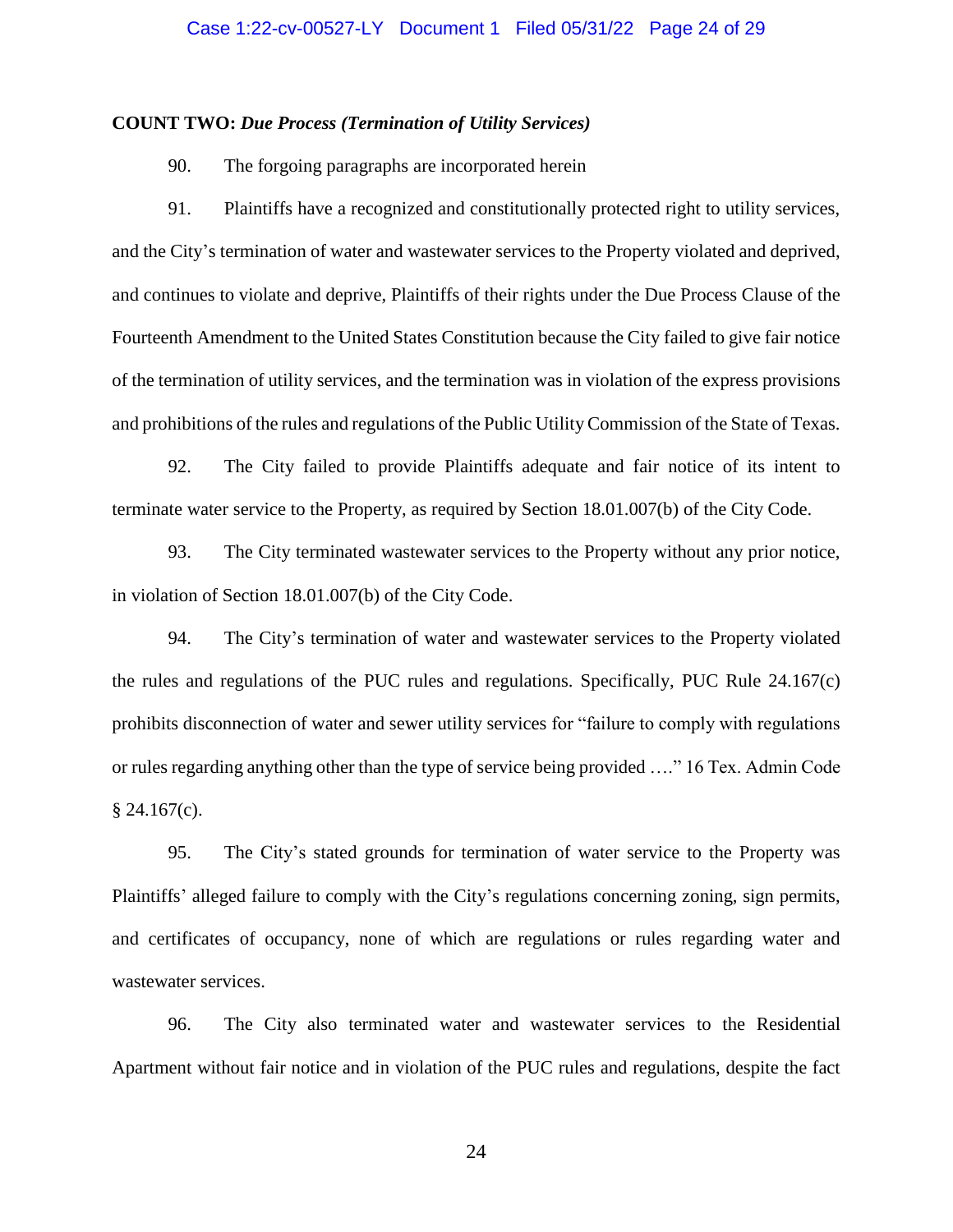#### Case 1:22-cv-00527-LY Document 1 Filed 05/31/22 Page 25 of 29

that the City does not now nor has it ever alleged that a head shop is being operated out of the Residential Apartment, or that the Residential Apartment has unpermitted signs, or that a certificate of occupancy was required for the Residential Apartment.

#### **COUNT THREE:** *Equal Protection*

97. The forgoing paragraphs are incorporated herein.

98. The City's intentional and purposeful treatment of Plaintiffs differently from the three other businesses similarly situated, without a rational basis for the disparate treatment, violates and deprives Plaintiffs of their rights as a class of one under the Equal Protection Clause of the Fourteenth Amendment to the United States Constitution.

99. Despite the fact that the three similarly situated businesses described hereinabove sell the same types of smoking accessories as those at Planet K Cedar Park, the City has not terminated water or wastewater services to any of those businesses, the City has not designated any of those businesses a head shop, and the City has not filed criminal complaints against any of those businesses for operating of a head shop.

100. There is no conceivable rational basis for the City to designate Planet K Cedar Park a head shop under its head shop definition, but not also designate these three other similarly situated businesses as head shops. The relevant inquiry is not whether the City has a rational basis for designating Planet K Cedar Park a head shop, but whether the City has a rational basis for treating Plaintiffs differently than the three similarly situated businesses.

#### **COUNT FOUR:** *Violation of Texas Penal Code*

- 101. The forgoing paragraphs are incorporated herein.
- 102. The head shop is void and unenforceable because it violates the Texas Penal Code.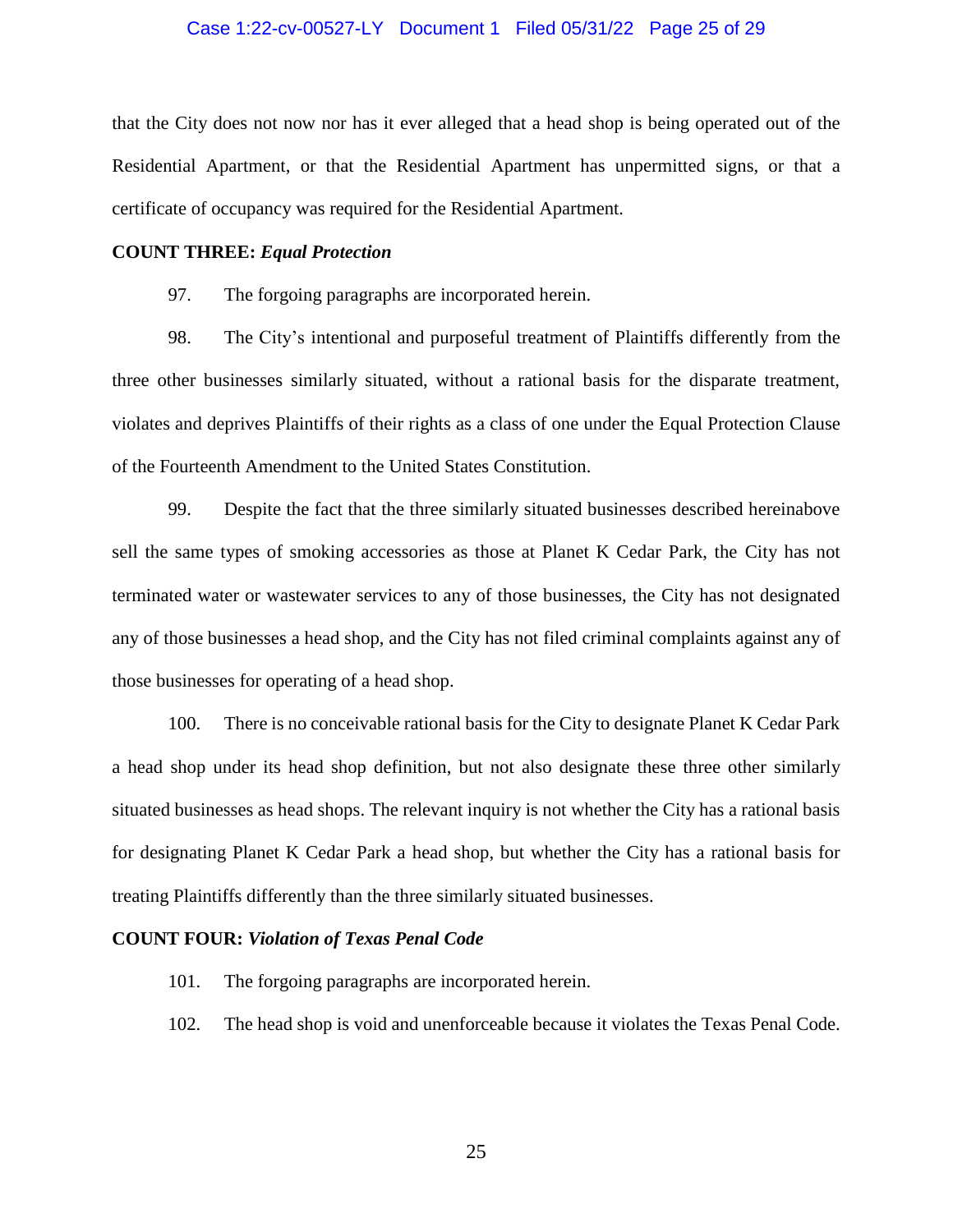#### Case 1:22-cv-00527-LY Document 1 Filed 05/31/22 Page 26 of 29

103. Section 6.02(f) of the Texas Penal Code provides that an offense defined by a municipal ordinance may not dispense with the requirement of a culpable mental state if the offense is punishable by a fine exceeding \$500.00.

104. Section 11.08.003(A) of the Zoning Ordinance defines the offense of failure of a property owner or an occupant to comply with any provision of the Zoning Ordinance as a Class C Misdemeanor punishable by a fine up to \$2,000.00, which would include operation of a head shop in violation of Section 11.02.064.

105. While Section 1.01.011(b) of the Code provides the "intent, knowledge, or recklessness" culpable mental state required for a violation of Section 11.08.003(A), a violation based on operation of a head shop requires an additional culpable mental state for the application of the head shop definition.

106. The City's Zoning Ordinance, as it applies to a violation of Section 11.08.003(A) based on operation of a head shop, violates Section 6.02(f) of the Texas Penal Code because the head shop definition's "commonly used, intended to be used, or commonly known to be used" standards are stated in the disjunctive. Therefore, a person can be convicted of a Class C Misdemeanor, and fined up to \$2,000.00, if the person operates a "retail establishment open to the public that presents, displays, or offers for sale paraphernalia, items, equipment, or products commonly used … or commonly known to be used, for the ingestion, inhalation, preparation, or injection of illegal substances, to include any device which has been fabricated, constructed, altered, adjusted, or marked especially for use in the smoking or ingestion of a controlled substance, notwithstanding that it might also be possible to use the device for some other purpose."

107. The head shop definition's "commonly used" and "commonly known to be used" standards are without question not culpable mental states and therefore the City has dispensed with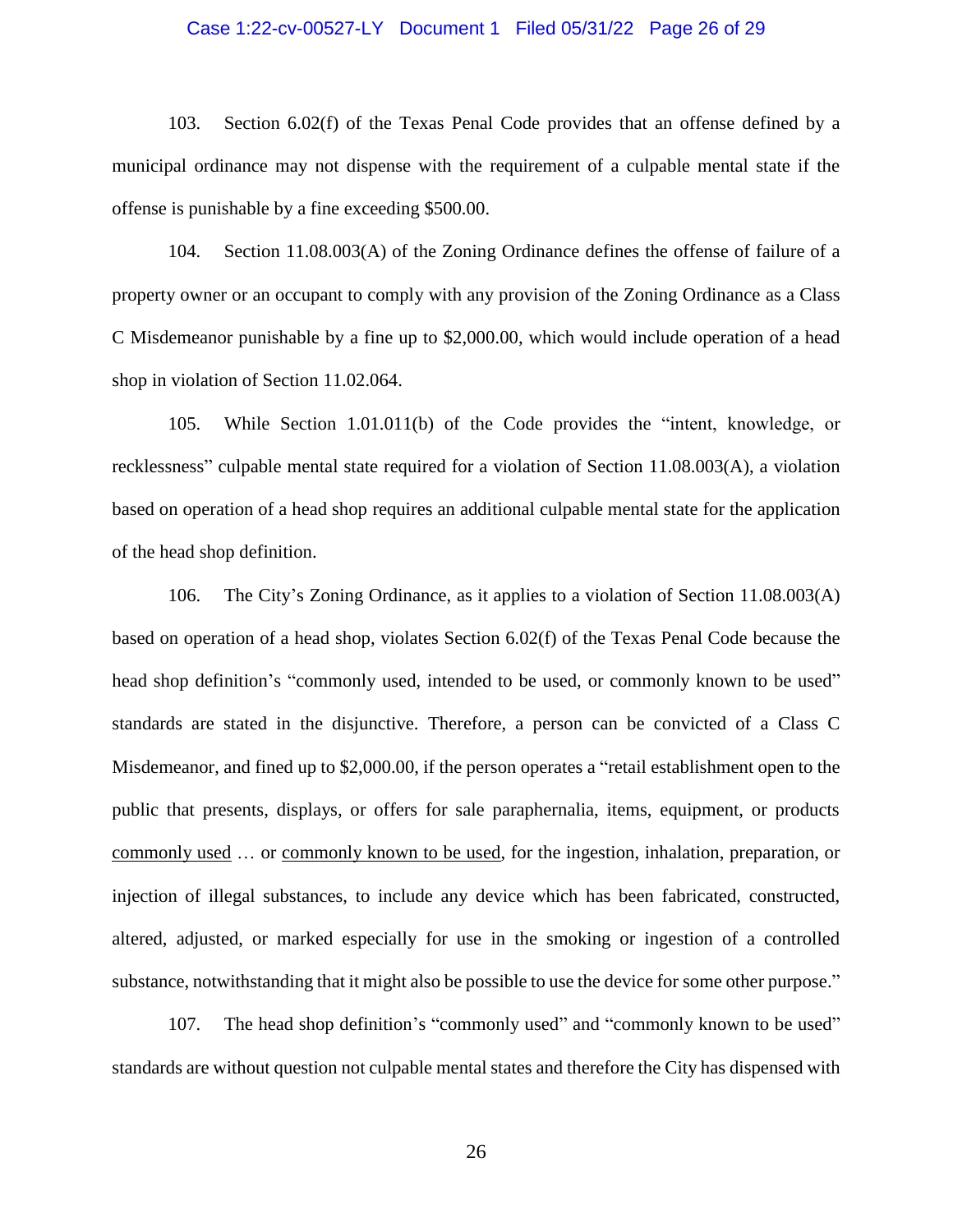#### Case 1:22-cv-00527-LY Document 1 Filed 05/31/22 Page 27 of 29

a mandatory culpable mental state for violation of an ordinance that is punishable by a fine exceeding \$500.00.

#### **COUNT FIVE:** *Monetary Damages*

108. The foregoing paragraphs are incorporated herein.

109. Plaintiffs seek compensatory damages for the costs and expenses to provide water and portable toilet facilities to its employees, customers, and tenant, which total approximately \$1,537 as of the filing of this lawsuit. These costs and expenses were incurred as a result of the City's improper termination of water and wastewater services, which was the legal and proximate cause of such damages.

#### **COUNT SIX:** *Declaratory Relief*

110. The foregoing paragraphs are incorporated herein.

111. Plaintiffs request the Court to declare that the City's termination of water and wastewater services violates Plaintiffs' rights under the Due Process Clause and Equal Protection Clause of the Fourteenth Amendment to the United States Constitution, the head shop definition is unconstitutional and is unenforceable as applied to Plaintiffs, and the head shop definition violates the Texas Penal Code and is therefore void and unenforceable.

#### **COUNT SEVEN:** *Injunctive Relief*

112. The foregoing paragraphs are incorporated herein.

113. Upon application, Plaintiffs request the Court to grant a temporary restraining order and issue a temporary injunction requiring the City to restore water and wastewater services to the Property.

114. Upon a trial on the merits, Plaintiffs request the Court to grant permanent injunctive relief prohibiting the City and its employees, agents, and successors in officer, and anyone acting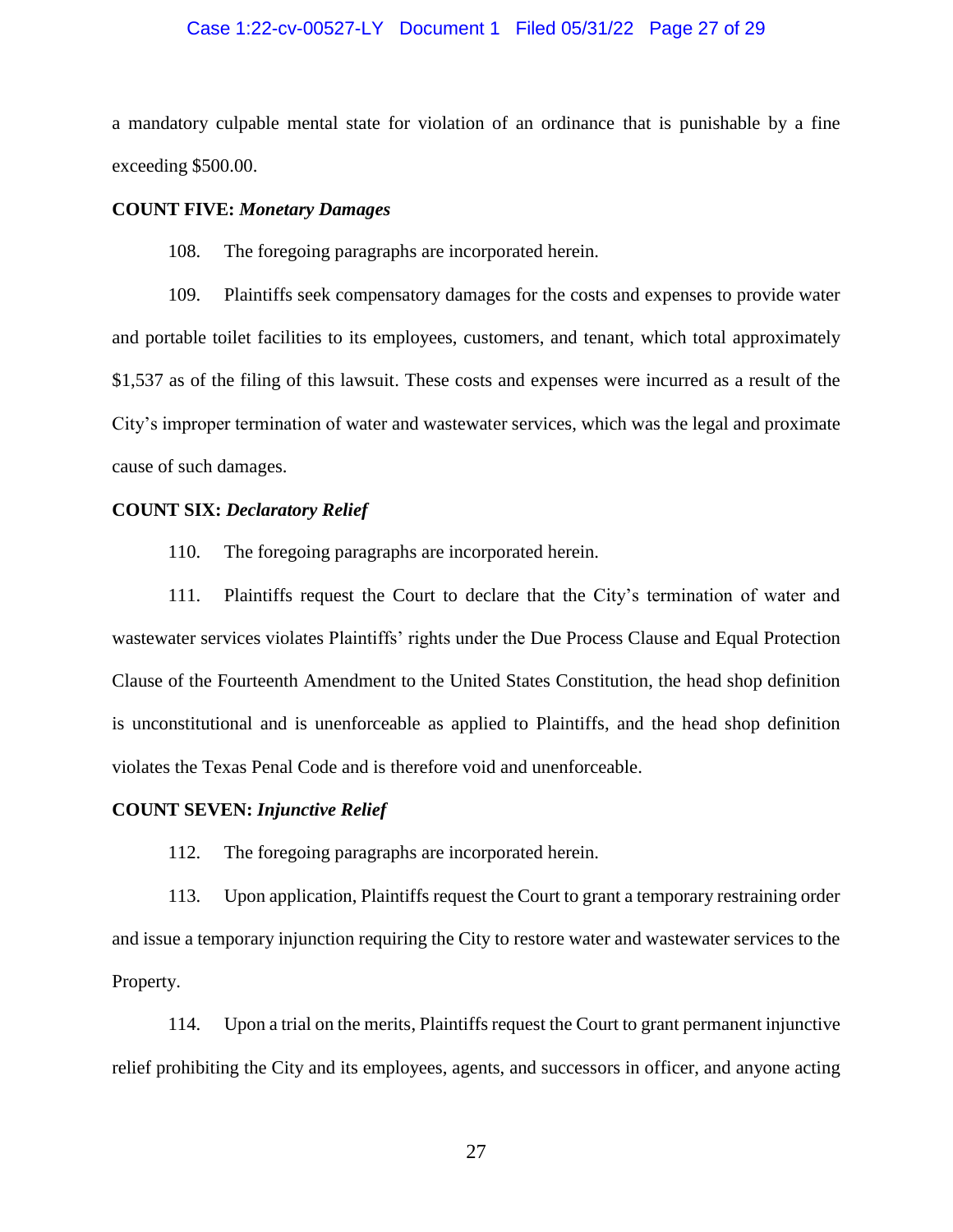#### Case 1:22-cv-00527-LY Document 1 Filed 05/31/22 Page 28 of 29

in concert with them or at their direction, from terminating the water or wastewater service to the Property based in whole or in part on the City's head shop definition.

#### **DEMAND FOR JURY TRIAL**

115. Plaintiffs demand a trial by jury.

#### **RELIEF REQUESTED**

Plaintiffs respectfully request that this Court grant the following relief:

(1) Assume jurisdiction over Plaintiffs' claims;

(2) Issue a preliminary injunction requiring the City to restore water and wastewater services to the Property;

(3) Issue a declaratory judgment that the City's termination of water and wastewater services pursuant to Code Section 18.001.07(1) is a violation of Plaintiffs' rights under the Due Process Clause and Equal Protection Clause of the Fourteenth Amendment to the United States Constitution;

(4) Issue a declaratory judgment that the City's head shop definition is unconstitutional and is unenforceable as applied to Plaintiffs;

(5) Issue a declaratory judgment that the City's head shop definition violates the Texas Penal Code and therefore is void and unenforceable;

(6) Issue a permanent injunction prohibiting the City and its employees, agents, and successors in office, and anyone acting in concert with them or at their direction, from terminating the water or wastewater service to the Property based in whole or in part on the City's head shop definition;

(7) Award Plaintiffs their actual damages for costs incurred in connection with the loss of the water and wastewater services at the Property;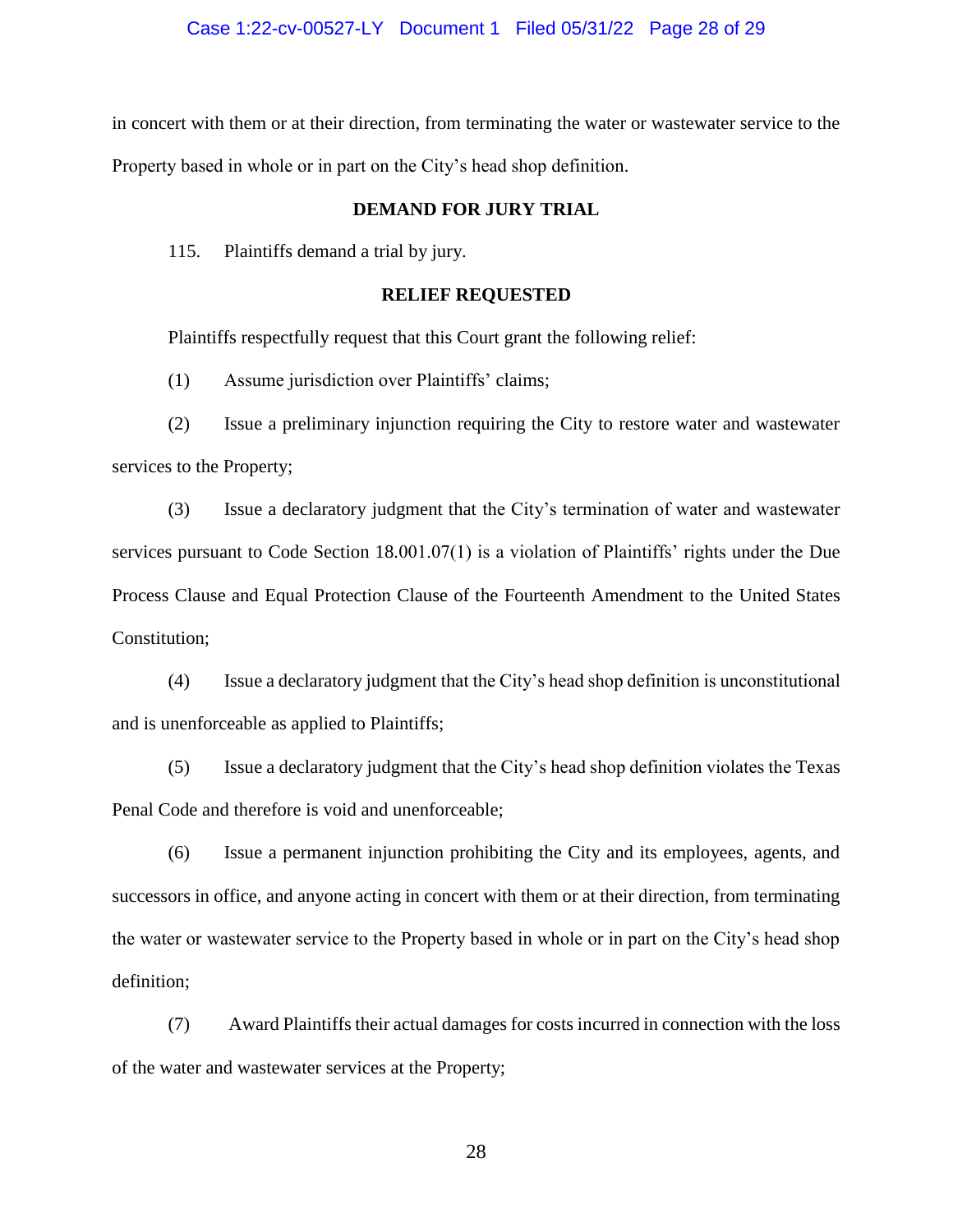- (8) Award Plaintiffs their costs and attorney's fees; and
- (9) Grant such other legal and equitable relief to which Plaintiffs are entitled or the

Court may deem just, proper, and equitable.

Respectfully submitted,

# **SPROUSE SHRADER SMITH PLLC**

*/s/ Jeffrey G. Henry* Jeffrey G. Henry State Bar No. 09479440 Email: *jeff.henry@sprouselaw.com* SPROUSE SHRADER SMITH PLLC 805 Las Cimas Parkway, Suite 350 Austin, Texas 78746 Telephone: (512) 615-6650 Facsimile: (512) 382-6644

Tim Williams State Bar No. 24067940 Email: *tim.williams@sprouselaw.com* SPROUSE SHRADER SMITH PLLC P.O. Box 15008 Amarillo, Texas 79105-5008 Telephone: (806) 468-3300 Facsimile: (806) 373-3454

# **ATTORNEYS FOR PLAINTIFFS**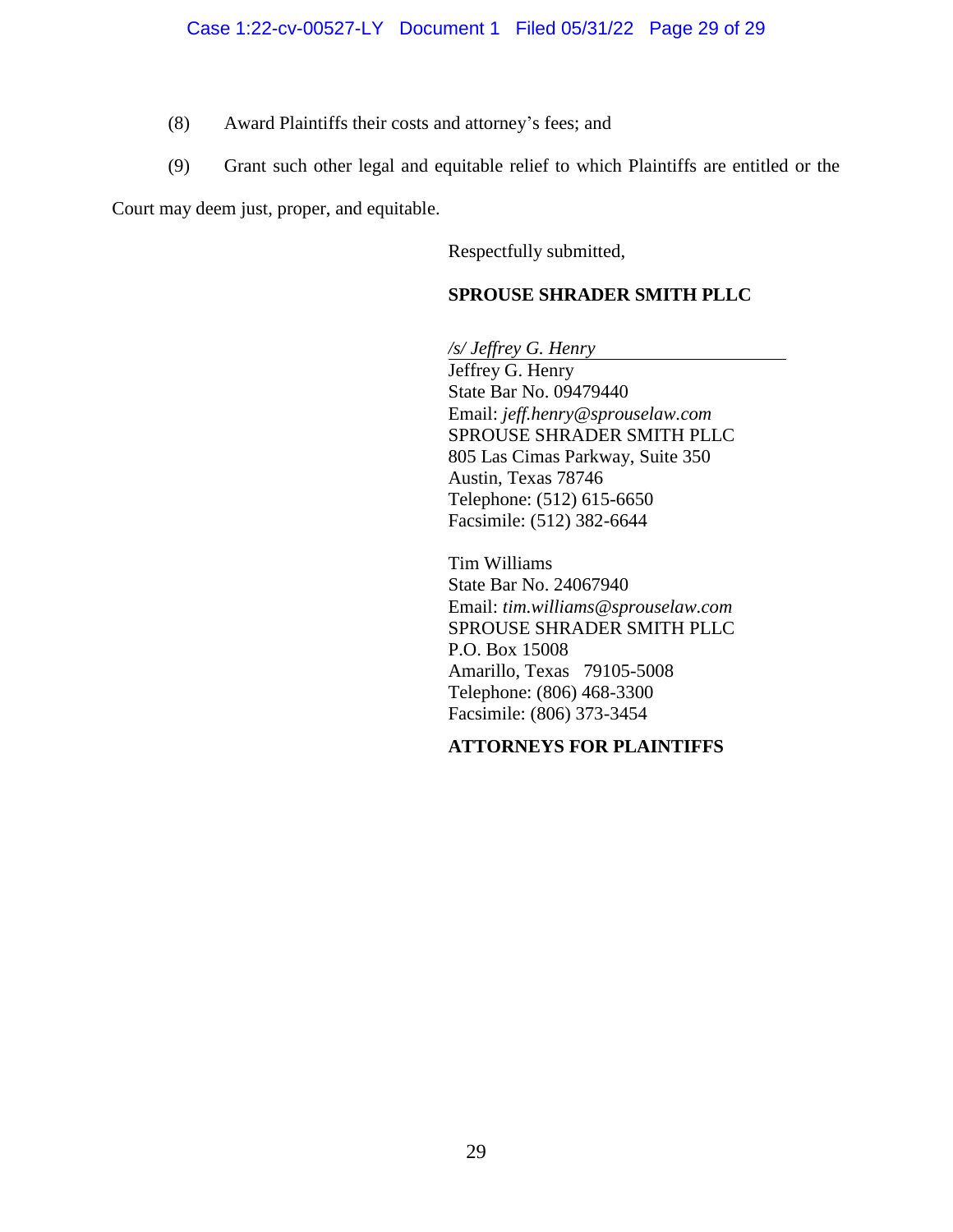# Case 1:22-cv-00527-LY  $P_2$   $P_3$   $C$   $C$   $P_4$   $P_5$   $P_1$  Filed 05/31/22 Page 1 of 2

JS 44 (Rev. 10/20)

# **CIVIL COVER SHEET**

The JS 44 civil cover sheet and the information contained herein neither replace nor supplement the filing and service of pleadings or other papers as required by law, except as provided by local rules of court. This form, approved by the Judicial Conference of the United States in September 1974, is required for the use of the Clerk of Court for the e of initiating the civil docket sheet. (SEE INSTRUCTIONS ON NEXT PAGE OF THIS FORM)

| I. (a) PLAINTIFFS                                                                                                                                                                                                                                                                                                                                                                                  | purpose of initiating the civil docket sheet. Then hypertected on what I achieve this expansi                                                                                                                                                                                                                                                                                                                                                                                                                                                                                                                                                                                                                            | <b>DEFENDANTS</b>                                                                                                                                                                                                           |                                                                                                                                                                                                                                                                                                                                                  |                                                                                                                                                                                                                                                                                                                                                                                                                      |  |  |  |
|----------------------------------------------------------------------------------------------------------------------------------------------------------------------------------------------------------------------------------------------------------------------------------------------------------------------------------------------------------------------------------------------------|--------------------------------------------------------------------------------------------------------------------------------------------------------------------------------------------------------------------------------------------------------------------------------------------------------------------------------------------------------------------------------------------------------------------------------------------------------------------------------------------------------------------------------------------------------------------------------------------------------------------------------------------------------------------------------------------------------------------------|-----------------------------------------------------------------------------------------------------------------------------------------------------------------------------------------------------------------------------|--------------------------------------------------------------------------------------------------------------------------------------------------------------------------------------------------------------------------------------------------------------------------------------------------------------------------------------------------|----------------------------------------------------------------------------------------------------------------------------------------------------------------------------------------------------------------------------------------------------------------------------------------------------------------------------------------------------------------------------------------------------------------------|--|--|--|
|                                                                                                                                                                                                                                                                                                                                                                                                    |                                                                                                                                                                                                                                                                                                                                                                                                                                                                                                                                                                                                                                                                                                                          |                                                                                                                                                                                                                             |                                                                                                                                                                                                                                                                                                                                                  |                                                                                                                                                                                                                                                                                                                                                                                                                      |  |  |  |
| MICHAEL KLEINMAN, MMK HOLDINGS, LP, and<br>AUSPRO ENTERPRISES, LP                                                                                                                                                                                                                                                                                                                                  |                                                                                                                                                                                                                                                                                                                                                                                                                                                                                                                                                                                                                                                                                                                          | City of Cedar Park                                                                                                                                                                                                          |                                                                                                                                                                                                                                                                                                                                                  |                                                                                                                                                                                                                                                                                                                                                                                                                      |  |  |  |
| (b) County of Residence of First Listed Plaintiff<br>Travis                                                                                                                                                                                                                                                                                                                                        |                                                                                                                                                                                                                                                                                                                                                                                                                                                                                                                                                                                                                                                                                                                          |                                                                                                                                                                                                                             | County of Residence of First Listed Defendant<br>Williamson                                                                                                                                                                                                                                                                                      |                                                                                                                                                                                                                                                                                                                                                                                                                      |  |  |  |
| (EXCEPT IN U.S. PLAINTIFF CASES)                                                                                                                                                                                                                                                                                                                                                                   |                                                                                                                                                                                                                                                                                                                                                                                                                                                                                                                                                                                                                                                                                                                          | (IN U.S. PLAINTIFF CASES ONLY)<br>IN LAND CONDEMNATION CASES, USE THE LOCATION OF<br>NOTE:<br>THE TRACT OF LAND INVOLVED.                                                                                                   |                                                                                                                                                                                                                                                                                                                                                  |                                                                                                                                                                                                                                                                                                                                                                                                                      |  |  |  |
| Attorneys (Firm Name, Address, and Telephone Number)<br>(c)                                                                                                                                                                                                                                                                                                                                        |                                                                                                                                                                                                                                                                                                                                                                                                                                                                                                                                                                                                                                                                                                                          | Attorneys (If Known)                                                                                                                                                                                                        |                                                                                                                                                                                                                                                                                                                                                  |                                                                                                                                                                                                                                                                                                                                                                                                                      |  |  |  |
| See attachment.                                                                                                                                                                                                                                                                                                                                                                                    |                                                                                                                                                                                                                                                                                                                                                                                                                                                                                                                                                                                                                                                                                                                          | See attachment.                                                                                                                                                                                                             |                                                                                                                                                                                                                                                                                                                                                  |                                                                                                                                                                                                                                                                                                                                                                                                                      |  |  |  |
|                                                                                                                                                                                                                                                                                                                                                                                                    | II. BASIS OF JURISDICTION (Place an "X" in One Box Only)                                                                                                                                                                                                                                                                                                                                                                                                                                                                                                                                                                                                                                                                 | <b>III. CITIZENSHIP OF PRINCIPAL PARTIES</b> (Place an "X" in One Box for Plaintiff                                                                                                                                         |                                                                                                                                                                                                                                                                                                                                                  | 日                                                                                                                                                                                                                                                                                                                                                                                                                    |  |  |  |
|                                                                                                                                                                                                                                                                                                                                                                                                    |                                                                                                                                                                                                                                                                                                                                                                                                                                                                                                                                                                                                                                                                                                                          | (For Diversity Cases Only)                                                                                                                                                                                                  |                                                                                                                                                                                                                                                                                                                                                  | and One Box for Defendant)                                                                                                                                                                                                                                                                                                                                                                                           |  |  |  |
| U.S. Government<br>$\vert$ 1<br>Plaintiff                                                                                                                                                                                                                                                                                                                                                          | $\lfloor x \rfloor$ Federal Question<br>(U.S. Government Not a Party)                                                                                                                                                                                                                                                                                                                                                                                                                                                                                                                                                                                                                                                    | PTF<br>Citizen of This State                                                                                                                                                                                                | <b>DEF</b><br>Incorporated or Principal Place<br>-1<br>of Business In This State                                                                                                                                                                                                                                                                 | PTF<br>DEF<br> 4<br>$\boldsymbol{\Delta}$                                                                                                                                                                                                                                                                                                                                                                            |  |  |  |
| U.S. Government<br>$\vert$ 2<br>Defendant                                                                                                                                                                                                                                                                                                                                                          | Diversity<br>(Indicate Citizenship of Parties in Item III)                                                                                                                                                                                                                                                                                                                                                                                                                                                                                                                                                                                                                                                               | Citizen of Another State                                                                                                                                                                                                    | Incorporated and Principal Place<br>2<br>2<br>of Business In Another State                                                                                                                                                                                                                                                                       |                                                                                                                                                                                                                                                                                                                                                                                                                      |  |  |  |
|                                                                                                                                                                                                                                                                                                                                                                                                    |                                                                                                                                                                                                                                                                                                                                                                                                                                                                                                                                                                                                                                                                                                                          | Citizen or Subject of a<br>$\vert$   3<br>Foreign Country                                                                                                                                                                   | 3<br>Foreign Nation                                                                                                                                                                                                                                                                                                                              | $\frac{1}{6}$<br>6                                                                                                                                                                                                                                                                                                                                                                                                   |  |  |  |
| IV. NATURE OF SUIT (Place an "X" in One Box Only)                                                                                                                                                                                                                                                                                                                                                  |                                                                                                                                                                                                                                                                                                                                                                                                                                                                                                                                                                                                                                                                                                                          |                                                                                                                                                                                                                             | Click here for: Nature of Suit Code Descriptions.                                                                                                                                                                                                                                                                                                |                                                                                                                                                                                                                                                                                                                                                                                                                      |  |  |  |
| <b>CONTRACT</b><br>110 Insurance                                                                                                                                                                                                                                                                                                                                                                   | <b>TORTS</b><br><b>PERSONAL INJURY</b><br><b>PERSONAL INJURY</b>                                                                                                                                                                                                                                                                                                                                                                                                                                                                                                                                                                                                                                                         | FORFEITURE/PENALTY<br>625 Drug Related Seizure                                                                                                                                                                              | <b>BANKRUPTCY</b><br>422 Appeal 28 USC 158                                                                                                                                                                                                                                                                                                       | <b>OTHER STATUTES</b><br>375 False Claims Act                                                                                                                                                                                                                                                                                                                                                                        |  |  |  |
| 120 Marine<br>130 Miller Act<br>140 Negotiable Instrument<br>150 Recovery of Overpayment<br>& Enforcement of Judgment<br>151 Medicare Act<br>152 Recovery of Defaulted<br>Student Loans<br>(Excludes Veterans)<br>153 Recovery of Overpayment<br>of Veteran's Benefits<br>160 Stockholders' Suits<br>190 Other Contract<br>195 Contract Product Liability<br>196 Franchise<br><b>REAL PROPERTY</b> | 310 Airplane<br>365 Personal Injury -<br>315 Airplane Product<br>Product Liability<br>Liability<br>367 Health Care/<br>320 Assault, Libel &<br>Pharmaceutical<br>Slander<br>Personal Injury<br>330 Federal Employers'<br>Product Liability<br>368 Asbestos Personal<br>Liability<br>340 Marine<br>Injury Product<br>Liability<br>345 Marine Product<br>PERSONAL PROPERTY<br>Liability<br>350 Motor Vehicle<br>370 Other Fraud<br>355 Motor Vehicle<br>371 Truth in Lending<br>Product Liability<br>380 Other Personal<br>360 Other Personal<br>Property Damage<br>Injury<br>385 Property Damage<br>362 Personal Injury -<br>Product Liability<br>Medical Malpractice<br><b>PRISONER PETITIONS</b><br><b>CIVIL RIGHTS</b> | of Property 21 USC 881<br>$690$ Other<br><b>LABOR</b><br>710 Fair Labor Standards<br>Act<br>720 Labor/Management<br>Relations<br>740 Railway Labor Act<br>751 Family and Medical<br>Leave Act<br>790 Other Labor Litigation | 423 Withdrawal<br>28 USC 157<br><b>PROPERTY RIGHTS</b><br>820 Copyrights<br>830 Patent<br>835 Patent - Abbreviated<br>New Drug Application<br>840 Trademark<br>880 Defend Trade Secrets<br>Act of 2016<br><b>SOCIAL SECURITY</b><br>861 HIA (1395ff)<br>862 Black Lung (923)<br>863 DIWC/DIWW (405(μ))<br>864 SSID Title XVI<br>865 RSI (405(g)) | 376 Qui Tam (31 USC<br>3729(a)<br>400 State Reapportionment<br>410 Antitrust<br>430 Banks and Banking<br>450 Commerce<br>460 Deportation<br>470 Racketeer Influenced and<br>Corrupt Organizations<br>480 Consumer Credit<br>(15 USC 1681 or 1692)<br>485 Telephone Consumer<br>Protection Act<br>490 Cable/Sat TV<br>850 Securities/Commodities/<br>Exchange<br>890 Other Statutory Actions<br>891 Agricultural Acts |  |  |  |
| 210 Land Condemnation<br>220 Foreclosure<br>230 Rent Lease & Ejectment<br>240 Torts to Land<br>245 Tort Product Liability<br>290 All Other Real Property                                                                                                                                                                                                                                           | $\times$ 440 Other Civil Rights<br><b>Habeas Corpus:</b><br>441 Voting<br>463 Alien Detainee<br>442 Employment<br>510 Motions to Vacate<br>443 Housing/<br>Sentence<br>Accommodations<br>530 General<br>445 Amer. w/Disabilities -<br>535 Death Penalty<br>Employment<br>Other:<br>446 Amer. w/Disabilities<br>540 Mandamus & Other<br>Other<br>550 Civil Rights<br>448 Education<br>555 Prison Condition<br>560 Civil Detainee -<br>Conditions of<br>Confinement                                                                                                                                                                                                                                                        | 791 Employee Retirement<br>Income Security Act<br><b>IMMIGRATION</b><br>462 Naturalization Application<br>465 Other Immigration<br>Actions                                                                                  | <b>FEDERAL TAX SUITS</b><br>870 Taxes (U.S. Plaintiff<br>or Defendant)<br>871 IRS-Third Party<br>26 USC 7609                                                                                                                                                                                                                                     | 893 Environmental Matters<br>895 Freedom of Information<br>Act<br>896 Arbitration<br>899 Administrative Procedure<br>Act/Review or Appeal of<br>Agency Decision<br>950 Constitutionality of<br><b>State Statutes</b>                                                                                                                                                                                                 |  |  |  |
| <b>V. ORIGIN</b> (Place an "X" in One Box Only)<br>Original<br>$\lceil x \rceil$<br>Proceeding                                                                                                                                                                                                                                                                                                     | 72 Removed from<br>Remanded from<br>3<br>State Court<br>Appellate Court                                                                                                                                                                                                                                                                                                                                                                                                                                                                                                                                                                                                                                                  | 5 Transferred from<br>$\Box$ 4 Reinstated or<br>Reopened<br>(specify)                                                                                                                                                       | 6 Multidistrict<br>Another District<br>Litigation -<br>Transfer                                                                                                                                                                                                                                                                                  | 8 Multidistrict<br>Litigation -<br>Direct File                                                                                                                                                                                                                                                                                                                                                                       |  |  |  |
| <b>VI. CAUSE OF ACTION</b>                                                                                                                                                                                                                                                                                                                                                                         | Cite the U.S. Civil Statute under which you are filing (Do not cite jurisdictional statutes unless diversity):<br>42 U.S.C. Sec. 1983<br>Brief description of cause:<br>Constitutional challenge to municipal ordinance                                                                                                                                                                                                                                                                                                                                                                                                                                                                                                  |                                                                                                                                                                                                                             |                                                                                                                                                                                                                                                                                                                                                  |                                                                                                                                                                                                                                                                                                                                                                                                                      |  |  |  |
| VII. REQUESTED IN<br><b>COMPLAINT:</b>                                                                                                                                                                                                                                                                                                                                                             | <b>CHECK IF THIS IS A CLASS ACTION</b><br>UNDER RULE 23, F R Cv P                                                                                                                                                                                                                                                                                                                                                                                                                                                                                                                                                                                                                                                        | <b>DEMANDS</b>                                                                                                                                                                                                              | <b>JURY DEMAND:</b>                                                                                                                                                                                                                                                                                                                              | CHECK YES only if demanded in complaint:<br>$x$ Yes<br>$\overline{N}$                                                                                                                                                                                                                                                                                                                                                |  |  |  |
| VIII. RELATED CASE(S)<br><b>IF ANY</b>                                                                                                                                                                                                                                                                                                                                                             | (See instructions):<br>JUDGE                                                                                                                                                                                                                                                                                                                                                                                                                                                                                                                                                                                                                                                                                             |                                                                                                                                                                                                                             | DOCKET NUMBER                                                                                                                                                                                                                                                                                                                                    |                                                                                                                                                                                                                                                                                                                                                                                                                      |  |  |  |
| DATE.<br>$5 - 31 - 2022$                                                                                                                                                                                                                                                                                                                                                                           |                                                                                                                                                                                                                                                                                                                                                                                                                                                                                                                                                                                                                                                                                                                          | SIGNATURE OF ATTORNEY OF RECORD                                                                                                                                                                                             | Jeffrey G. Henr                                                                                                                                                                                                                                                                                                                                  |                                                                                                                                                                                                                                                                                                                                                                                                                      |  |  |  |
| <b>FOR OFFICE USE ONLY</b>                                                                                                                                                                                                                                                                                                                                                                         |                                                                                                                                                                                                                                                                                                                                                                                                                                                                                                                                                                                                                                                                                                                          |                                                                                                                                                                                                                             |                                                                                                                                                                                                                                                                                                                                                  |                                                                                                                                                                                                                                                                                                                                                                                                                      |  |  |  |
| RECEIPT#                                                                                                                                                                                                                                                                                                                                                                                           | <b>APPLYING IFP</b><br><b>AMOUNT</b>                                                                                                                                                                                                                                                                                                                                                                                                                                                                                                                                                                                                                                                                                     | <b>JUDGE</b>                                                                                                                                                                                                                | MAG JUDGE                                                                                                                                                                                                                                                                                                                                        |                                                                                                                                                                                                                                                                                                                                                                                                                      |  |  |  |